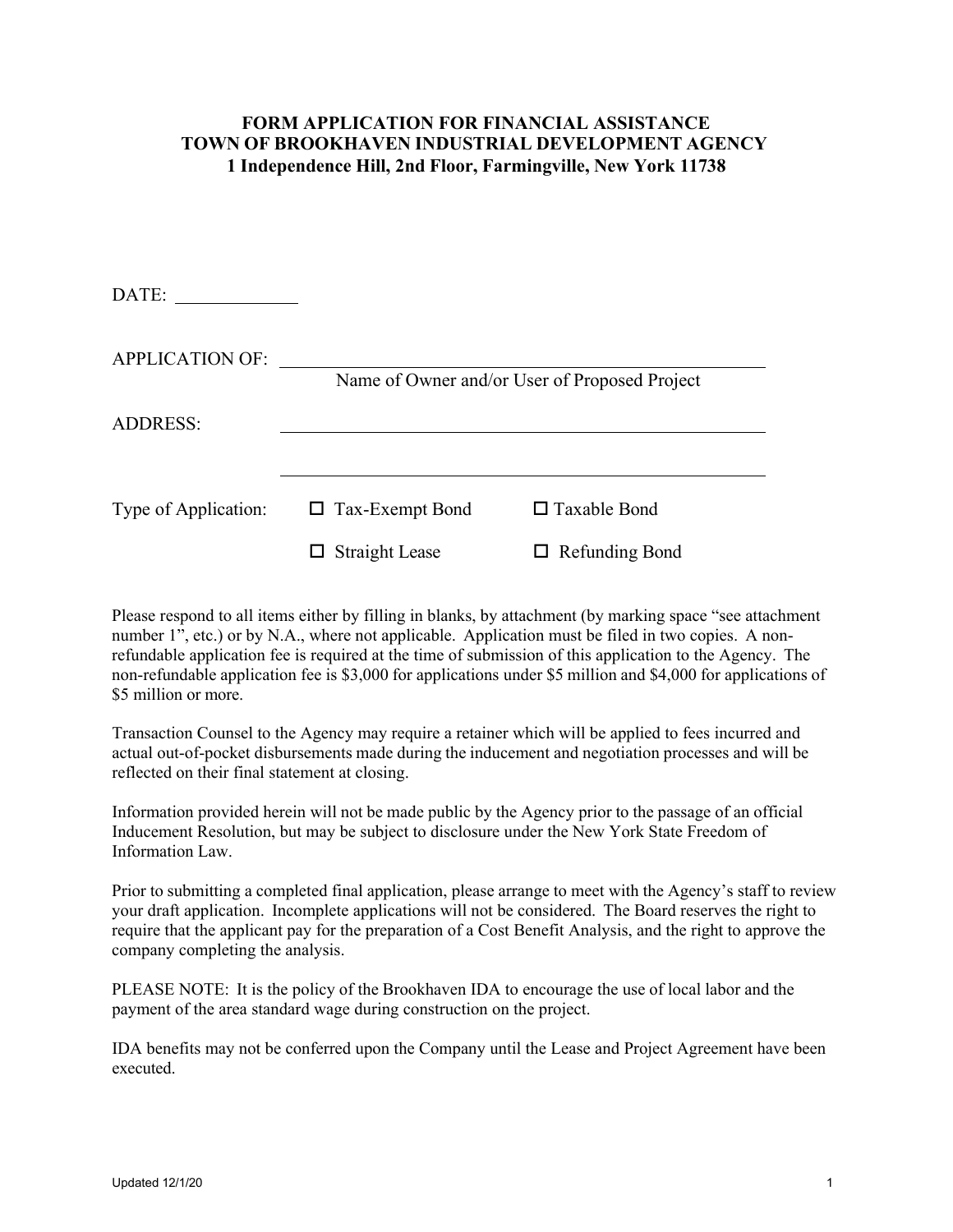## **INDEX**

- **PART I OWNER AND USER DATA**
- **PART II OPERATION AT CURRENT LOCATION**
- **PART III PROJECT DATA**
- **PART IV PROJECT COSTS AND FINANCING**
- **PART V PROJECT BENEFITS**
- **PART VI EMPLOYMENT DATA**

## **PART VII REPRESENTATIONS, CERTIFICATIONS AND INDEMNIFICATION**

- **PART VIII SUBMISSION OF MATERIALS**
- EXHIBIT A Proposed PILOT Schedule
- SCHEDULE A Agency's Fee Schedule
- SCHEDULE B Construction Wage Policy
- SCHEDULE C Recapture and Termination Policy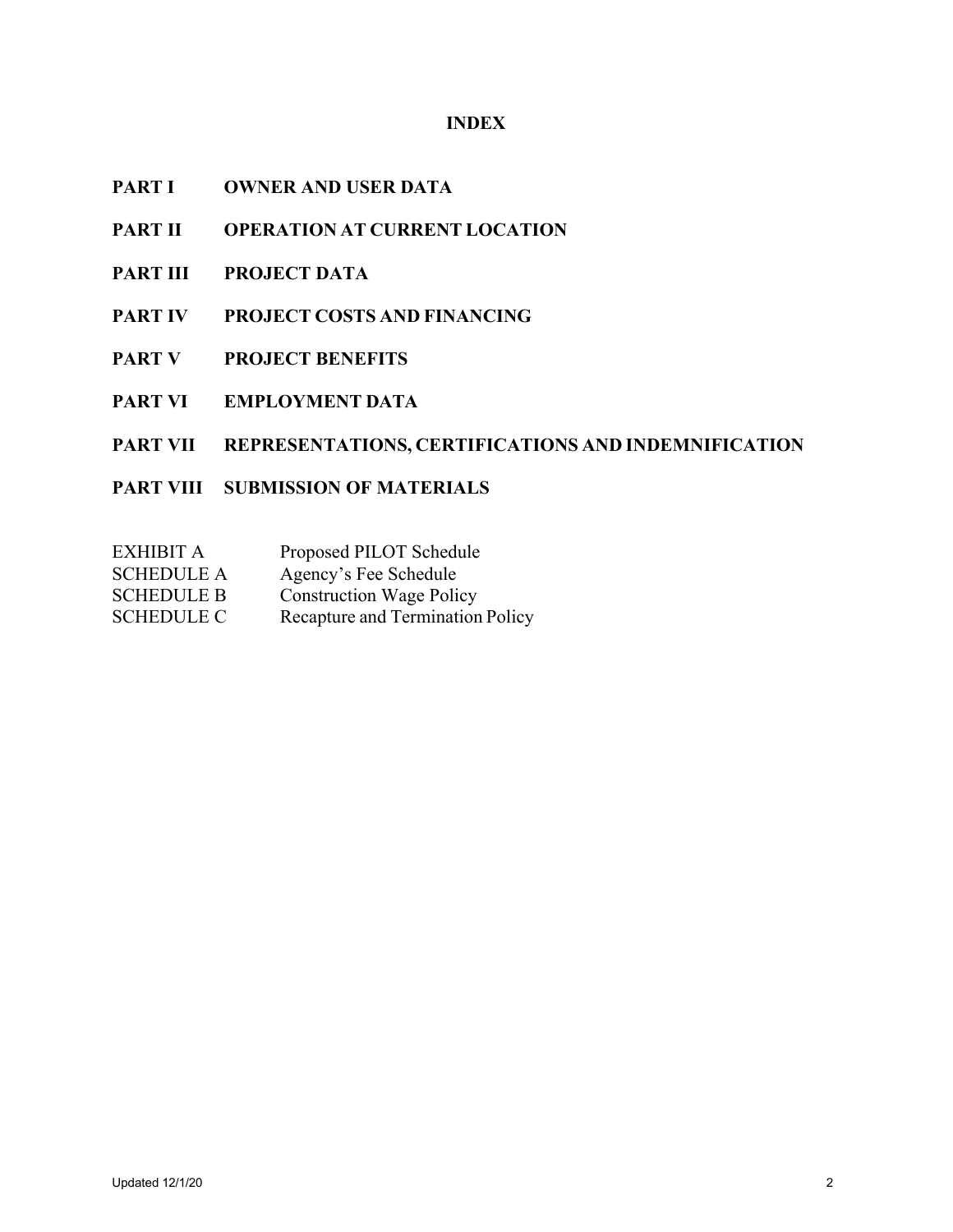# **Part I: Owner & User Data**

| 1. Owner Data:                                                                                                                             |                                  |
|--------------------------------------------------------------------------------------------------------------------------------------------|----------------------------------|
|                                                                                                                                            |                                  |
|                                                                                                                                            |                                  |
| <u> 1989 - Johann Stoff, amerikansk politiker (d. 1989)</u>                                                                                |                                  |
|                                                                                                                                            |                                  |
| NAICS Code:                                                                                                                                |                                  |
|                                                                                                                                            |                                  |
|                                                                                                                                            |                                  |
|                                                                                                                                            |                                  |
| B. Business Type:                                                                                                                          |                                  |
| Sole Proprietorship $\square$ Partnership $\square$                                                                                        | Limited Liability Company $\Box$ |
| Privately Held $\square$ Public Corporation $\square$                                                                                      |                                  |
| State of Incorporation/Formation:                                                                                                          |                                  |
| C. Nature of Business:<br>(e.g., "manufacturer of ______ for _____ industry"; "distributor of _____"; or "real estate<br>holding company") |                                  |
| D. Owner Counsel:                                                                                                                          |                                  |
|                                                                                                                                            |                                  |
| Address:<br><u> 1989 - Johann Barn, mars ann an t-Amhain ann an t-Amhain an t-Amhain an t-Amhain an t-Amhain an t-Amhain an t-</u>         |                                  |
| <u> 1980 - Johann Barn, amerikan bestemannten bestemannten bestemannten bestemannten bestemannten bestemannten b</u>                       |                                  |
|                                                                                                                                            |                                  |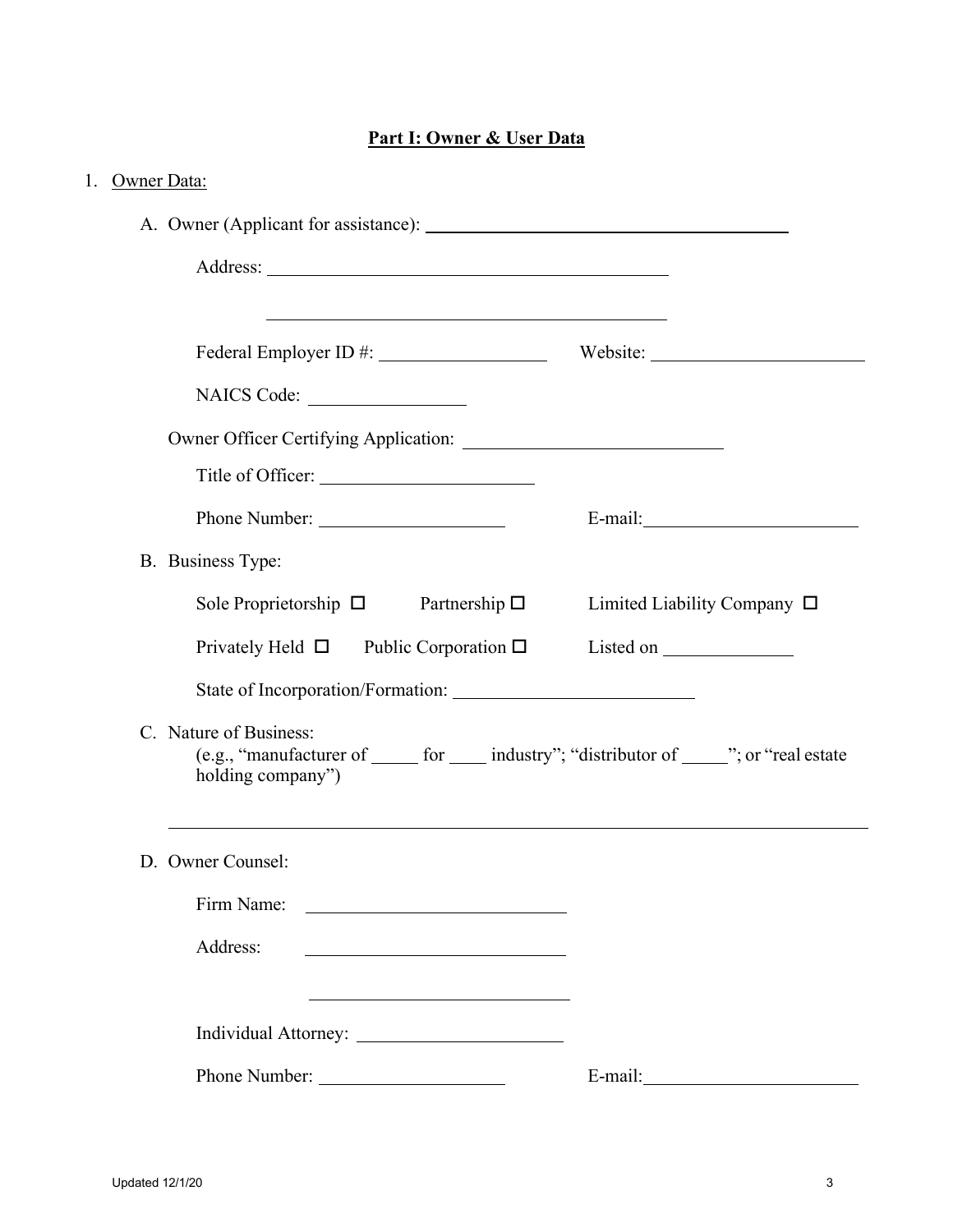E. Principal Stockholders, Members or Partners, if any, of the Owner:

|    | Name                                                           | Percent Owned                                                                                                                                                                                                                                                                                                                                                        |
|----|----------------------------------------------------------------|----------------------------------------------------------------------------------------------------------------------------------------------------------------------------------------------------------------------------------------------------------------------------------------------------------------------------------------------------------------------|
|    |                                                                |                                                                                                                                                                                                                                                                                                                                                                      |
| F. | associated with:<br>1.<br>(if yes, please explain)             | Has the Owner, or any subsidiary or affiliate of the Owner, or any stockholder, partner,<br>member, officer, director or other entity with which any of these individuals is or has been<br>ever filed for bankruptcy, been adjudicated bankrupt or placed in receivership or<br>otherwise been or presently is the subject of any bankruptcy or similar proceeding? |
|    | vehicle violation)? (if yes, please explain)                   | ii. been convicted of a felony, or misdemeanor, or criminal offense (other than a motor                                                                                                                                                                                                                                                                              |
|    | persons having more than a 50% interest in such organizations. | G. If any of the above persons (see "E", above) or a group of them, owns more than 50% interest<br>in the Owner, list all other organizations which are related to the Owner by virtue of such                                                                                                                                                                       |
| Н. | so, indicate name of related organization and relationship:    | Is the Owner related to any other organization by reason of more than a 50% ownership? If                                                                                                                                                                                                                                                                            |
| I. | List parent corporation, sister corporations and subsidiaries: |                                                                                                                                                                                                                                                                                                                                                                      |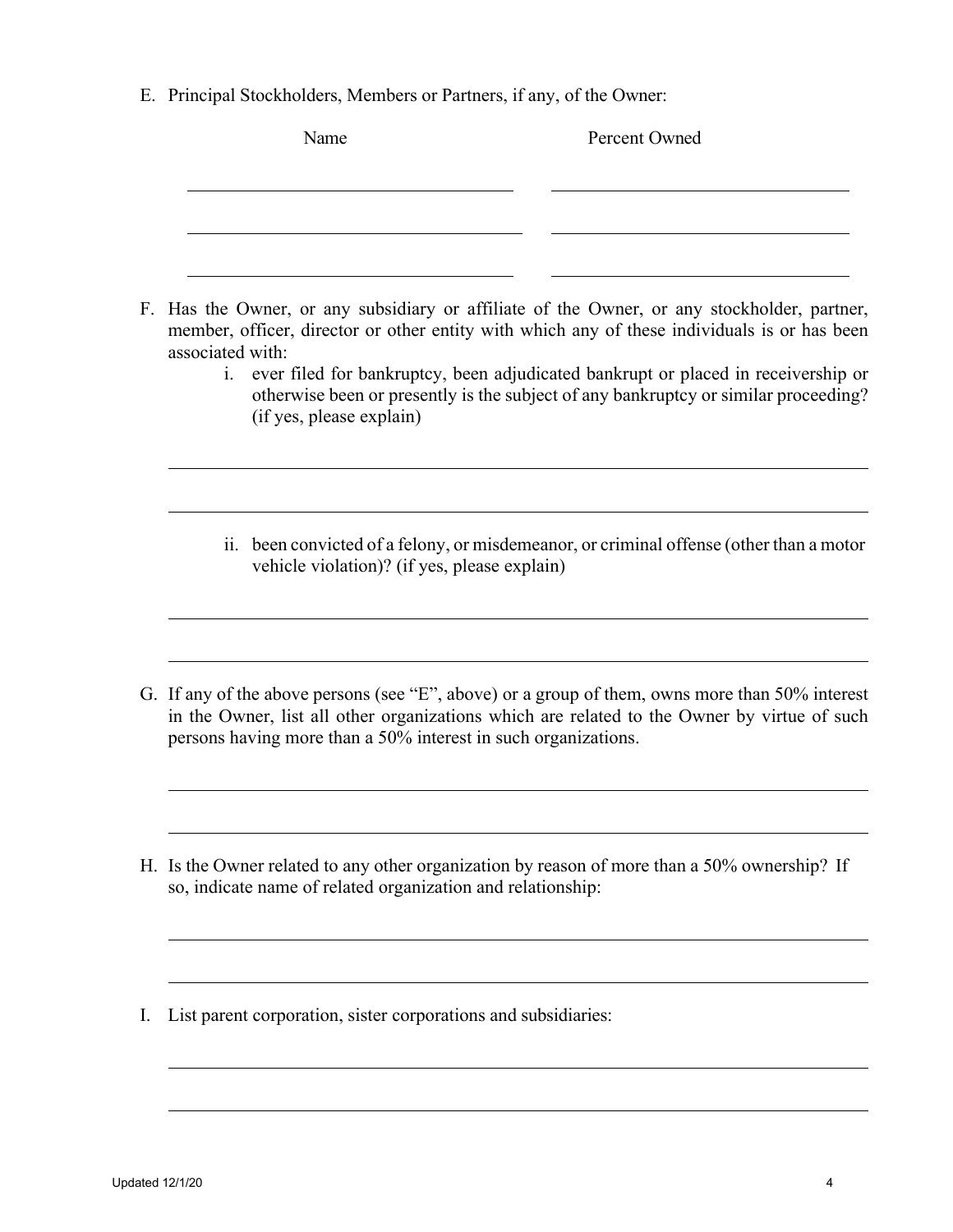| J. Has the Owner (or any related corporation or person) been involved in or benefited by any    |
|-------------------------------------------------------------------------------------------------|
| prior industrial development financing in the municipality in which this project is located,    |
| whether by this agency or another issuer? (Municipality herein means city, town or village, or  |
| if the project is not in an incorporated city, town or village, the unincorporated areas of the |
| county in which it is located.) If so, explain in full:                                         |

| K. List major bank references of the Owner: |                                                                                                                                               |                        |
|---------------------------------------------|-----------------------------------------------------------------------------------------------------------------------------------------------|------------------------|
|                                             |                                                                                                                                               |                        |
| 2. User Data<br>and the user)**             | **(for co-applicants for assistance or where a landlord/tenant relationship will exist between the owner                                      |                        |
|                                             | A. User (together with the Owner, the "Applicant"): ____________________________                                                              |                        |
|                                             |                                                                                                                                               |                        |
|                                             | <u> 1980 - Johann Barn, amerikansk politiker (d. 1980)</u>                                                                                    |                        |
|                                             |                                                                                                                                               | Website: New York 1988 |
|                                             | NAICS Code:                                                                                                                                   |                        |
|                                             |                                                                                                                                               |                        |
|                                             |                                                                                                                                               |                        |
|                                             |                                                                                                                                               |                        |
|                                             | B. Business Type:                                                                                                                             |                        |
|                                             | Sole Proprietorship $\Box$<br>Partnership $\square$                                                                                           | Privately Held $\Box$  |
|                                             | Public Corporation $\Box$<br>Listed on _                                                                                                      |                        |
|                                             |                                                                                                                                               |                        |
|                                             | C. Nature of Business:<br>(e.g., "manufacturer of _______ for ______ industry"; "distributor of ______"; or "real estate<br>holding company") |                        |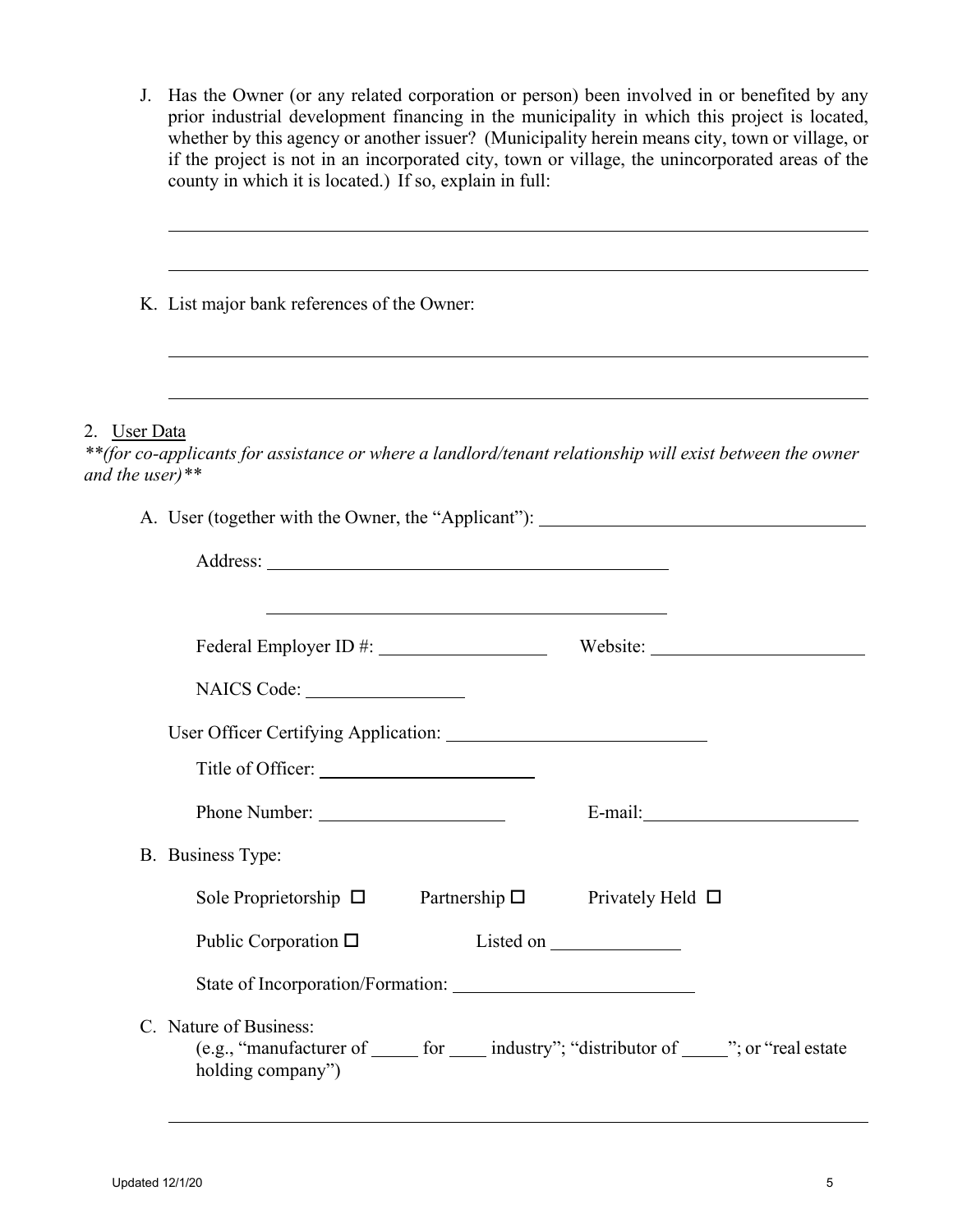|                                                | D. Are the User and the Owner Related Entities? Yes $\Box$          | No <sub>1</sub>                                                                                                                                                                                                                                                                         |
|------------------------------------------------|---------------------------------------------------------------------|-----------------------------------------------------------------------------------------------------------------------------------------------------------------------------------------------------------------------------------------------------------------------------------------|
|                                                | of "F" below) need not be answered if answered for the Owner.       | i. If yes, the remainder of the questions in this Part I, Section 2 (with the exception                                                                                                                                                                                                 |
|                                                | ii. If no, please complete all questions below.                     |                                                                                                                                                                                                                                                                                         |
| E. User's Counsel:                             |                                                                     |                                                                                                                                                                                                                                                                                         |
| Firm Name:                                     | <u> 2002 - Jan James Barnett, fransk politik (d. 1878)</u>          |                                                                                                                                                                                                                                                                                         |
| Address:                                       |                                                                     |                                                                                                                                                                                                                                                                                         |
|                                                | <u> 1989 - Johann Stein, mars an deus Amerikaansk kommunister (</u> |                                                                                                                                                                                                                                                                                         |
|                                                |                                                                     |                                                                                                                                                                                                                                                                                         |
|                                                |                                                                     |                                                                                                                                                                                                                                                                                         |
| F. Principal Stockholders or Partners, if any: |                                                                     |                                                                                                                                                                                                                                                                                         |
| Name                                           |                                                                     | Percent Owned                                                                                                                                                                                                                                                                           |
|                                                |                                                                     |                                                                                                                                                                                                                                                                                         |
|                                                |                                                                     |                                                                                                                                                                                                                                                                                         |
|                                                |                                                                     |                                                                                                                                                                                                                                                                                         |
| 1.                                             |                                                                     | G. Has the User, or any subsidiary or affiliate of the User, or any stockholder, partner, officer,<br>director or other entity with which any of these individuals is or has been associated with:<br>ever filed for bankruptcy, been adjudicated bankrupt or placed in receivership or |
|                                                | (if yes, please explain)                                            | otherwise been or presently is the subject of any bankruptcy or similar proceeding?                                                                                                                                                                                                     |
|                                                |                                                                     |                                                                                                                                                                                                                                                                                         |
|                                                |                                                                     |                                                                                                                                                                                                                                                                                         |
| ii.                                            | violation)? (if yes, please explain)                                | been convicted of a felony or criminal offense (other than a motor vehicle                                                                                                                                                                                                              |
|                                                |                                                                     |                                                                                                                                                                                                                                                                                         |
|                                                |                                                                     |                                                                                                                                                                                                                                                                                         |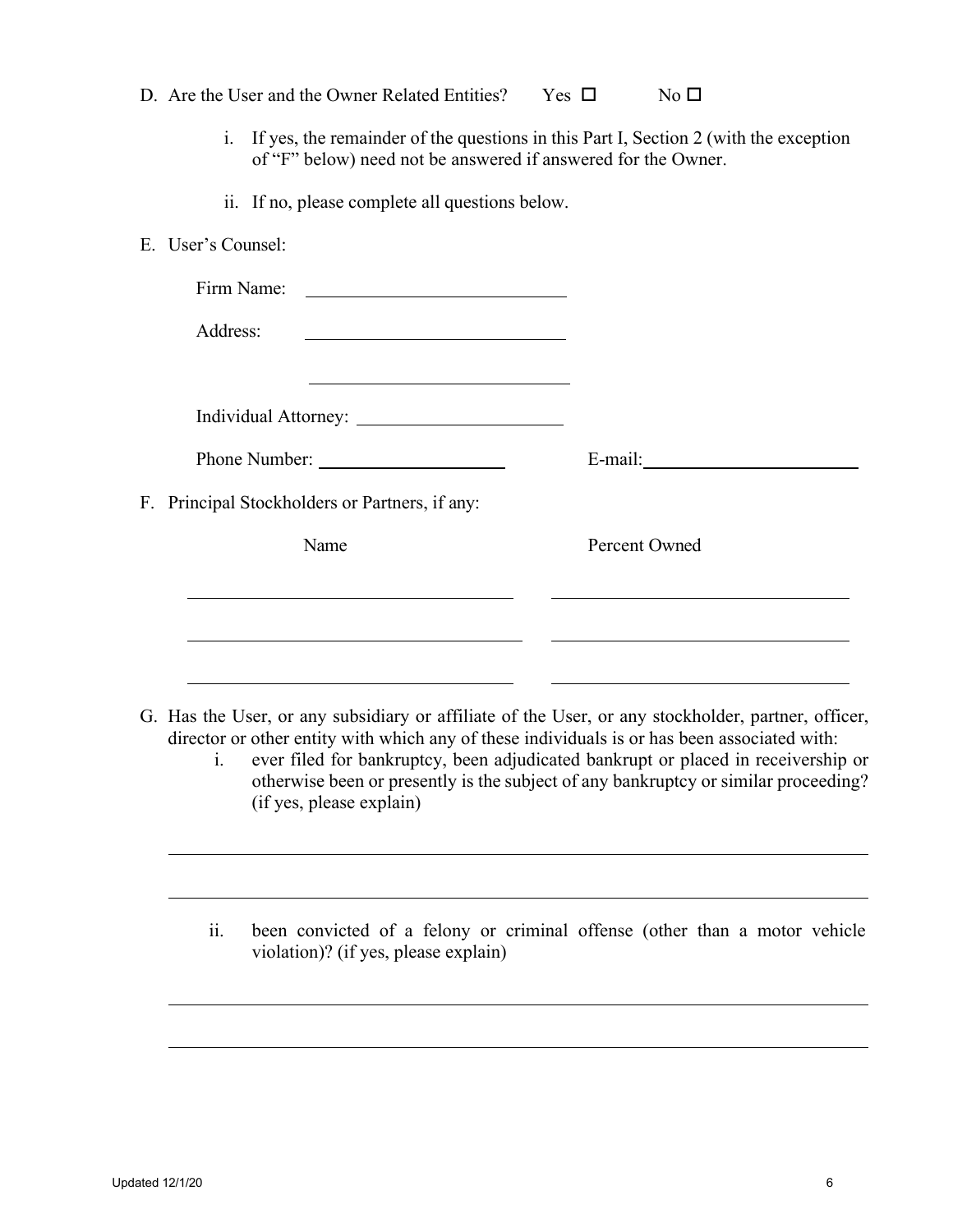- H. If any of the above persons (see "F", above) or a group of them, owns more than 50% interest in the User, list all other organizations which are related to the User by virtue of such persons having more than a 50% interest in such organizations.
- I. Is the User related to any other organization by reason of more than a 50% ownership? If so, indicate name of related organization and relationship:

J. List parent corporation, sister corporations and subsidiaries:

- K. Has the User (or any related corporation or person) been involved in or benefited by any prior industrial development financing in the municipality in which this project is located, whether by this agency or another issuer? (Municipality herein means city, town or village, or if the project is not in an incorporated city, town or village, the unincorporated areas of the county in which it is located.) If so, explain in full:
- L. List major bank references of the User:

## **Part II – Operation at Current Location**

*\*\*(if the Owner and the User are unrelated entities, answer separately for each)\*\** 

- 1. Current Location Address:
- 2. Owned or Leased:
- 3. Describe your present location (acreage, square footage, number buildings, number of floors, etc.):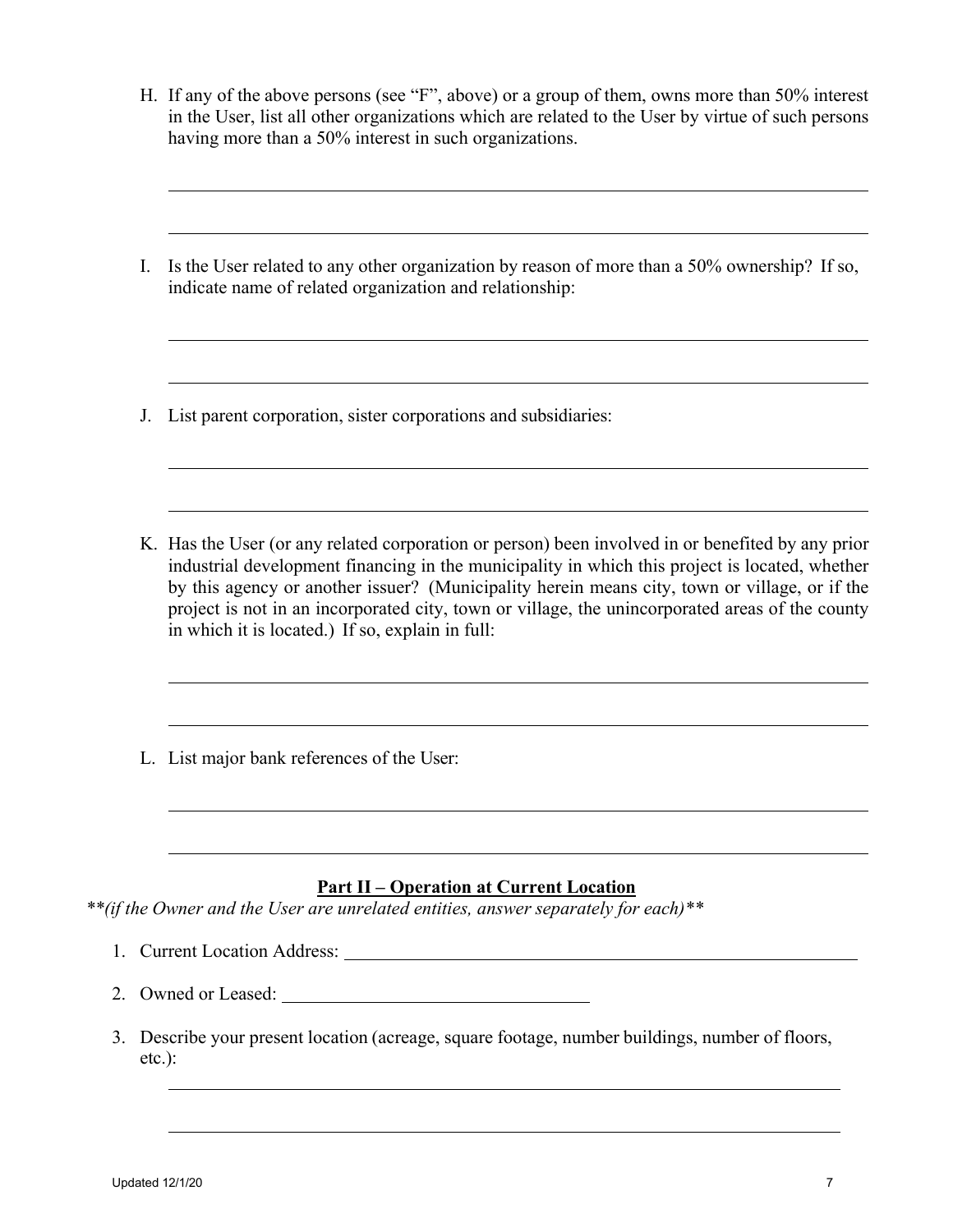| 4. Type of operation (manufacturing, wholesale, distribution, retail, etc.) and products and/or<br>services:                                                                                                                                                                  |
|-------------------------------------------------------------------------------------------------------------------------------------------------------------------------------------------------------------------------------------------------------------------------------|
| ,我们也不会有什么。""我们的人,我们也不会有什么?""我们的人,我们也不会有什么?""我们的人,我们也不会有什么?""我们的人,我们也不会有什么?""我们的人<br>5. Are other facilities or related companies of the Applicant located within the State?<br>Yes $\Box$<br>No <sub>1</sub>                                                                  |
|                                                                                                                                                                                                                                                                               |
| 6. Will the completion of the project result in the removal of any facility or facilities of the Applicant<br>from one area of the state to another OR in the abandonment of any facility or facilities of the<br>Applicant located within the State?<br>Yes $\Box$ No $\Box$ |
|                                                                                                                                                                                                                                                                               |
|                                                                                                                                                                                                                                                                               |
| B. If yes, please indicate whether the project is reasonably necessary for the Applicant to maintain<br>its competitive position in its industry or remain in the State and explain in full:                                                                                  |
|                                                                                                                                                                                                                                                                               |
| 7. Has the Applicant actively considered sites in another state? Yes $\Box$<br>No $\square$                                                                                                                                                                                   |
| A. If yes, please list states considered and explain: ___________________________                                                                                                                                                                                             |
| ,我们也不会有什么。""我们的人,我们也不会有什么?""我们的人,我们也不会有什么?""我们的人,我们也不会有什么?""我们的人,我们也不会有什么?""我们的人                                                                                                                                                                                              |
| 8. Is the requested financial assistance reasonably necessary to prevent the Applicant from moving<br>out of New York State? Yes □ No □                                                                                                                                       |
|                                                                                                                                                                                                                                                                               |
| 9. Number of full-time equivalent employees (FTE's) at current location and average salary<br>(indicate hourly or yearly salary):                                                                                                                                             |
|                                                                                                                                                                                                                                                                               |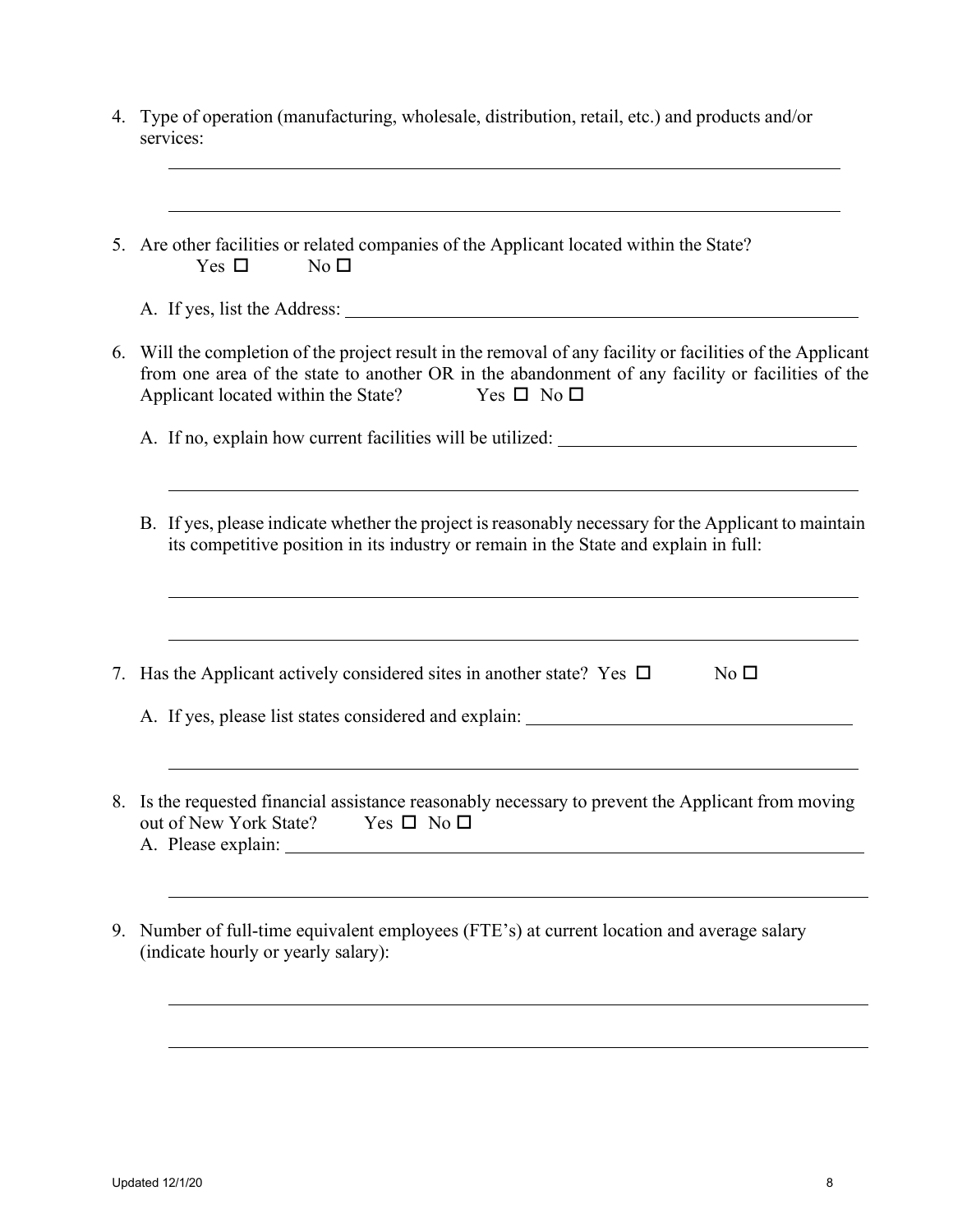|  | <b>Part III – Project Data</b> |  |
|--|--------------------------------|--|
|  |                                |  |

| 1. Project Type: |  |                                                                                                                                                                                  |
|------------------|--|----------------------------------------------------------------------------------------------------------------------------------------------------------------------------------|
|                  |  | A. What type of transaction are you seeking? (Check one)<br>Straight Lease □ Taxable Bonds □ Tax-Exempt Bonds □<br>Equipment Lease Only $\square$                                |
|                  |  | B. Type of benefit(s) the Applicant is seeking: (Check all that apply)<br>Sales Tax Exemption $\square$<br>Mortgage Recording Tax Exemption $\Box$<br>PILOT Agreement: $\square$ |
|                  |  | 2. Location of project:                                                                                                                                                          |
|                  |  |                                                                                                                                                                                  |
|                  |  | B. Tax Map: District ________ Section ________ Block ________ Lot(s) ___________                                                                                                 |
|                  |  | C. Municipal Jurisdiction:                                                                                                                                                       |
|                  |  | Town:<br>1.<br>111.                                                                                                                                                              |
|                  |  | D. Acreage: $\frac{1}{\sqrt{1-\frac{1}{2}} \cdot \frac{1}{2}}$                                                                                                                   |
|                  |  | 3. Project Components (check all appropriate categories):                                                                                                                        |
| A.               |  | Construction of a new building<br>$\Box$ Yes<br>No.<br>Ц<br>1.                                                                                                                   |
| В.               |  | Renovations of an existing building<br>Yes<br>$\Box$ No<br>Square footage:<br>i.                                                                                                 |
| $\mathbf{C}$ .   |  | Demolition of an existing building<br>$\Box$ Yes $\Box$ No<br>Square footage:<br>i.                                                                                              |
| D.               |  | Land to be cleared or disturbed $\Box$ Yes $\Box$ No<br>$\mathbf{i}$ .                                                                                                           |
| Ε.               |  | Construction of addition to an existing building $\Box$ Yes $\Box$ No<br>1.<br>ii.                                                                                               |
| F.               |  | Acquisition of an existing building<br>$\Box$ Yes $\Box$ No<br>i.                                                                                                                |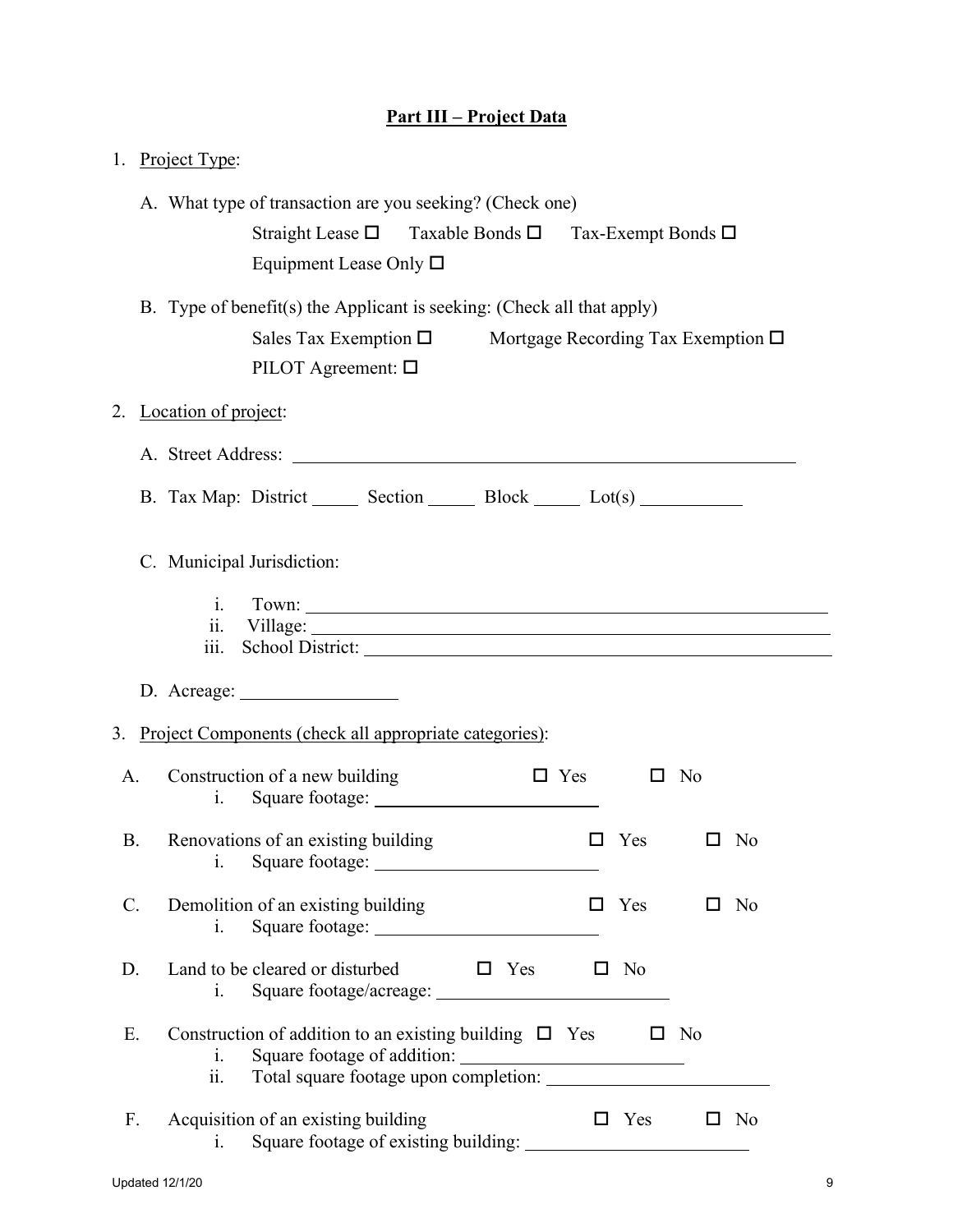| G. | Installation of machinery and/or equipment<br>$\Box$ Yes<br>$\Box$ No<br>List principal items or categories of equipment to be acquired: ________________<br>$\mathbf{i}$ . |
|----|-----------------------------------------------------------------------------------------------------------------------------------------------------------------------------|
|    | 4. Current Use at Proposed Location:                                                                                                                                        |
|    | A. Does the Applicant currently hold fee title to the proposed location?                                                                                                    |
|    | $\mathbf{i}$ .<br>If no, please list the present owner of the site:                                                                                                         |
|    |                                                                                                                                                                             |
|    | C. Is the proposed location currently subject to an IDA transaction (whether through this<br>Agency or another?)<br>$\square$ No<br>$\Box$ Yes                              |
|    |                                                                                                                                                                             |
|    | D. Is there a purchase contract for the site? (if yes, explain): $\square$ Yes<br>N <sub>o</sub><br>$\Box$                                                                  |
|    | E. Is there an existing or proposed lease for the site? (if yes, explain):<br>$\Box$ Yes<br>$\square$ No                                                                    |
|    | 5. Proposed Use:                                                                                                                                                            |
|    | A. Describe the specific operations of the Applicant or other users to be conducted at the project<br>site:                                                                 |
|    | B. Proposed product lines and market demands: __________________________________                                                                                            |
|    |                                                                                                                                                                             |
|    |                                                                                                                                                                             |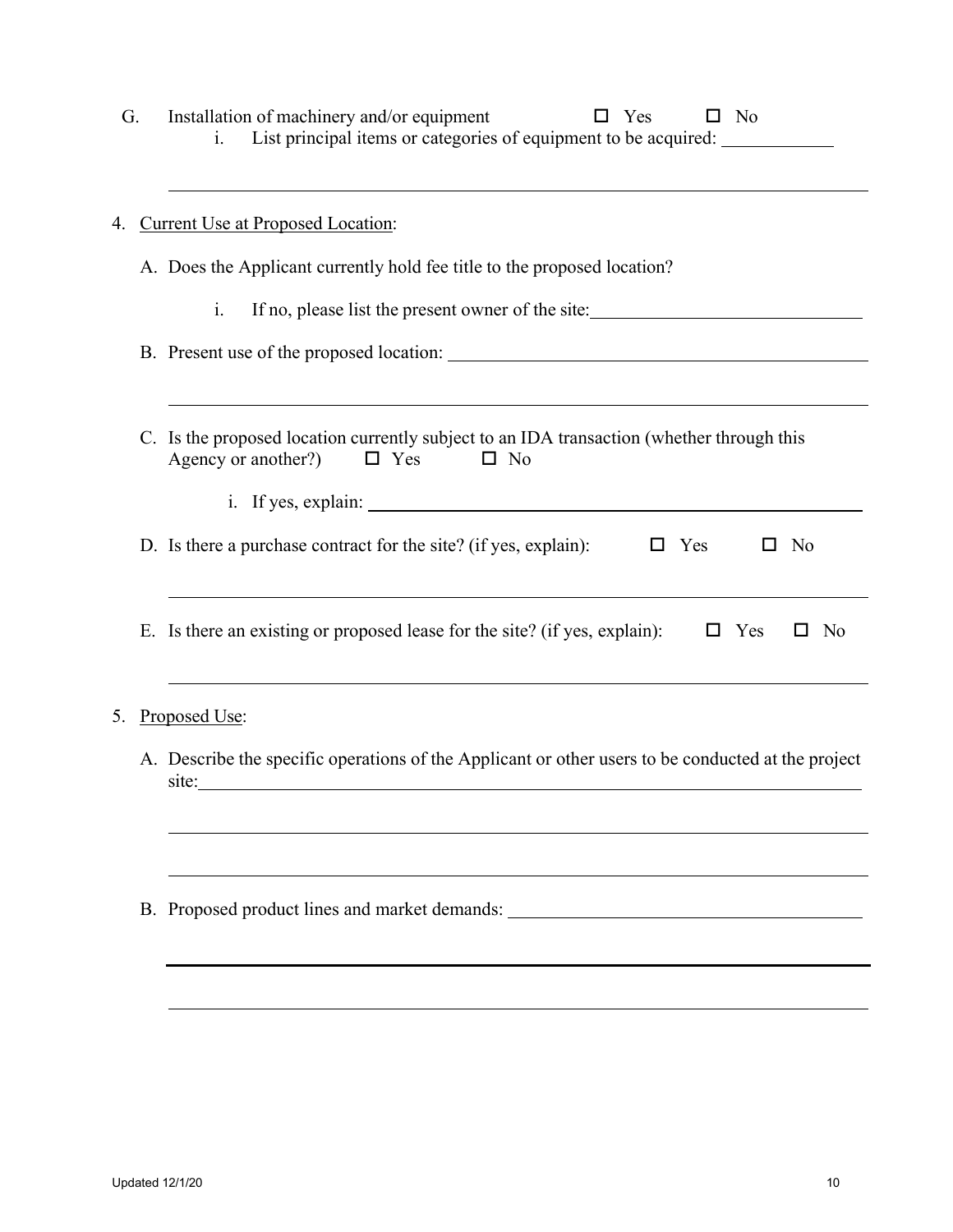|    | C. If any space is to be leased to third parties, indicate the tenant(s), total square footage of the<br>project to be leased to each tenant, and the proposed use by each tenant:<br>D. Need/purpose for project (e.g., why is it necessary, effect on Applicant's business): |                                                                             |                                                                                                                                                                                                              |
|----|--------------------------------------------------------------------------------------------------------------------------------------------------------------------------------------------------------------------------------------------------------------------------------|-----------------------------------------------------------------------------|--------------------------------------------------------------------------------------------------------------------------------------------------------------------------------------------------------------|
|    |                                                                                                                                                                                                                                                                                |                                                                             |                                                                                                                                                                                                              |
|    |                                                                                                                                                                                                                                                                                |                                                                             |                                                                                                                                                                                                              |
|    | $\mathbf{i}$ .                                                                                                                                                                                                                                                                 | personally visit the project location?                                      | E. Will any portion of the project be used for the making of retail sales to customers who<br>Yes $\Box$<br>$No \Box$<br>If yes, what percentage of the project location will be utilized in connection with |
|    |                                                                                                                                                                                                                                                                                |                                                                             | the sale of retail goods and/or services to customers who personally visit the                                                                                                                               |
|    |                                                                                                                                                                                                                                                                                |                                                                             |                                                                                                                                                                                                              |
| F. |                                                                                                                                                                                                                                                                                |                                                                             | To what extent will the project utilize resource conservation, energy efficiency, green<br>technologies and alternative / renewable energy measures?                                                         |
|    | 6. Project Work:                                                                                                                                                                                                                                                               |                                                                             |                                                                                                                                                                                                              |
|    |                                                                                                                                                                                                                                                                                |                                                                             | A. Has construction work on this project begun? If yes, complete the following:                                                                                                                              |
|    | i.<br>ii.<br>iii.<br>iv.<br>V.<br>vi.                                                                                                                                                                                                                                          | Site Clearance:<br>Foundation:<br>Footings:<br>Steel:<br>Masonry:<br>Other: | % COMPLETE<br>Yes $\Box$<br>No $\square$<br>No $\square$ % COMPLETE $\_\_$<br>Yes $\Box$<br>$Yes \Box No \Box \% COMPLETE \_$<br>$Yes \Box No \Box \% COMPLETE \_$                                           |
|    |                                                                                                                                                                                                                                                                                |                                                                             |                                                                                                                                                                                                              |
|    |                                                                                                                                                                                                                                                                                |                                                                             | C. Will the project meet zoning requirements at the proposed location?                                                                                                                                       |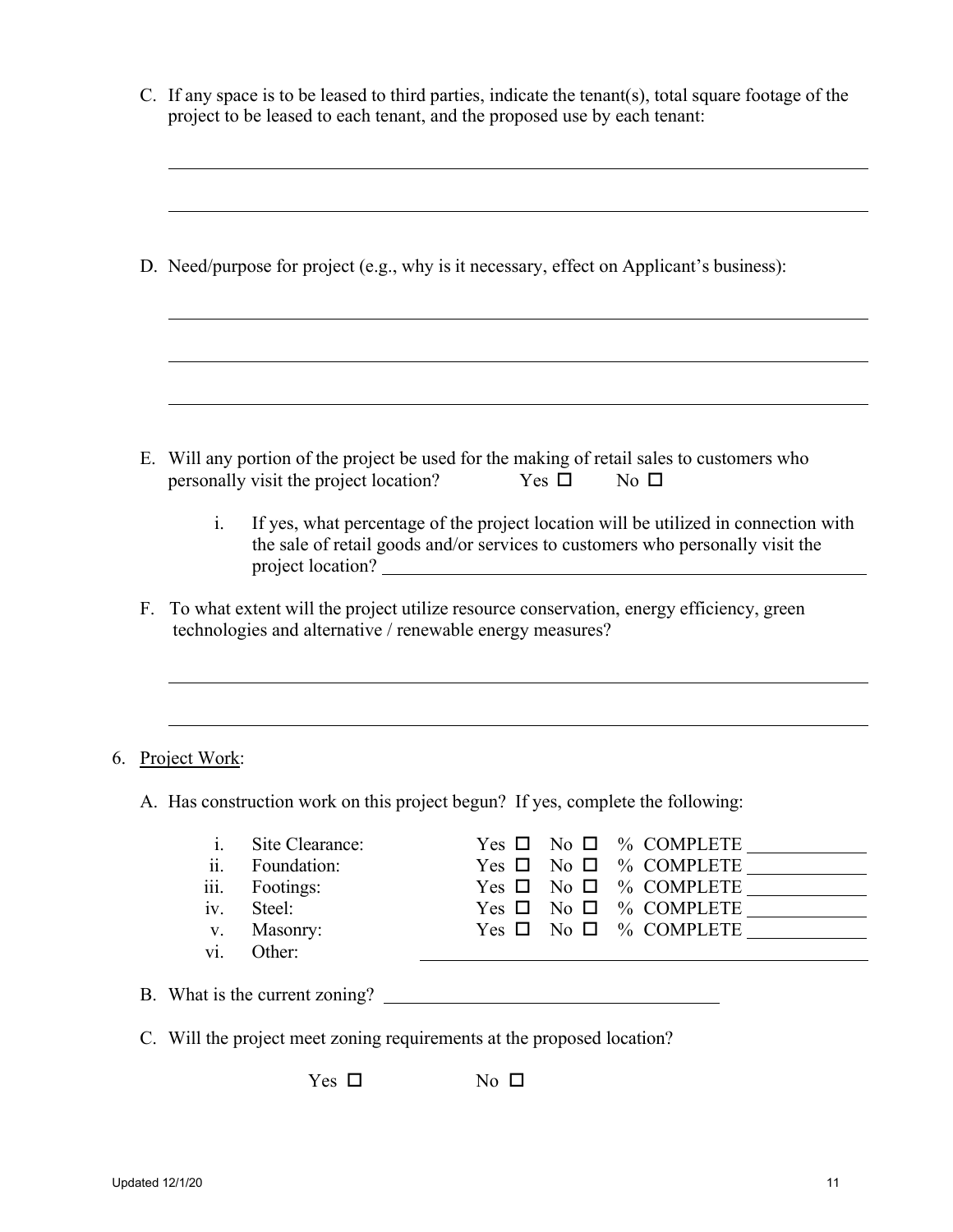- D. If a change of zoning is required, please provide the details/status of the change of zone request:
- E. Have site plans been submitted to the appropriate planning department? Yes  $\square$  No  $\square$
- 7. Project Completion Schedule:
	- A. What is the proposed commencement date for the acquisition and the construction/renovation/equipping of the project?
		- i. Acquisition:
		- ii. Construction/Renovation/Equipping: \_\_\_\_\_\_\_\_\_\_\_
	- B. Provide an accurate estimate of the time schedule to complete the project and when the first use of the project is expected to occur: <u> 1980 - Johann Barbara, martin a</u>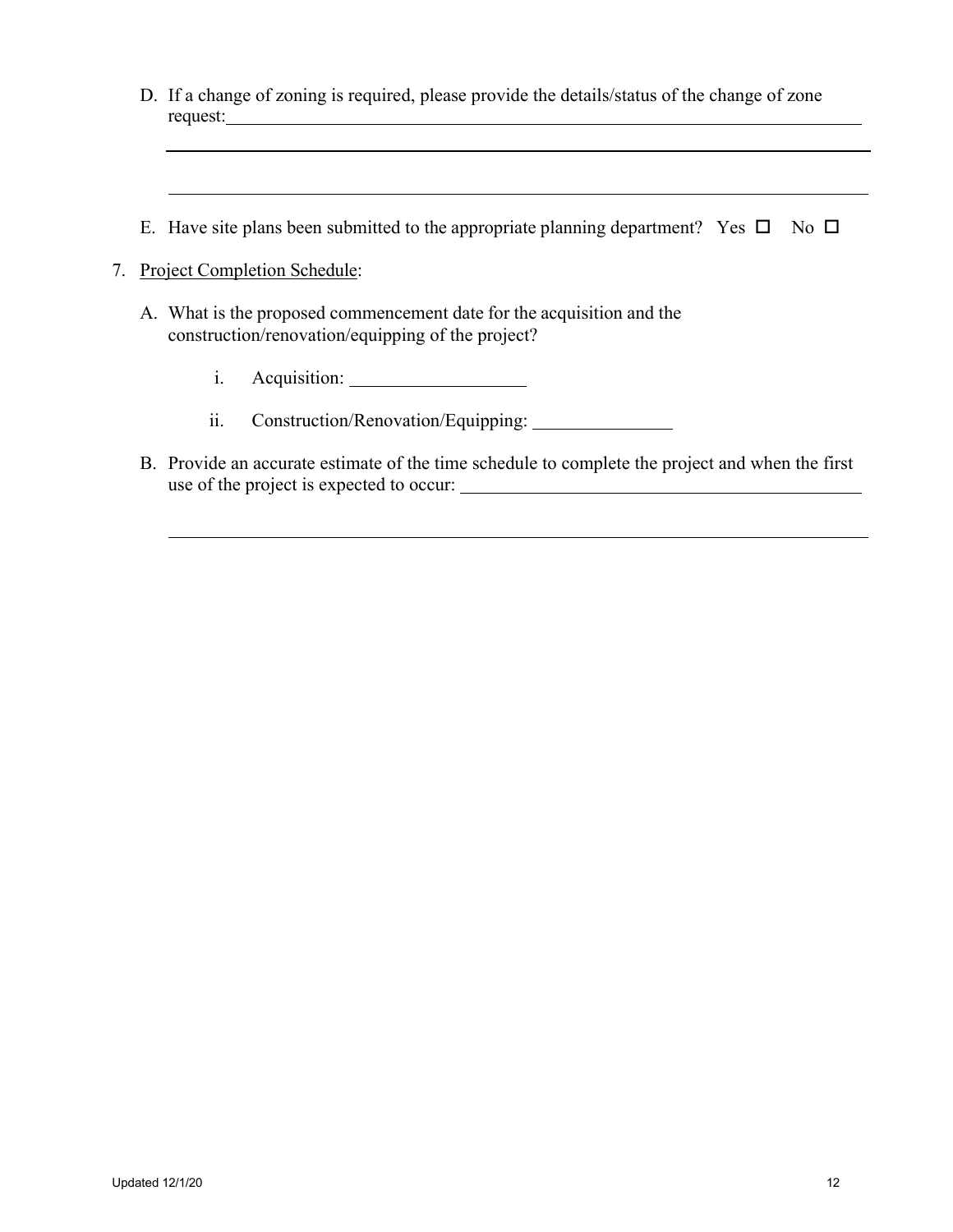## **Part IV – Project Costs and Financing**

### 1. Project Costs:

A. Give an accurate estimate of cost necessary for the acquisition, construction, renovation, improvement and/or equipping of the project location:

| Description                         | Amount                                                                                                                     |
|-------------------------------------|----------------------------------------------------------------------------------------------------------------------------|
| Land and/or building acquisition    | $\sim$                                                                                                                     |
| Building(s) demolition/construction | $\frac{1}{2}$                                                                                                              |
| Building renovation                 | $\sim$                                                                                                                     |
| Site Work                           | $\sim$                                                                                                                     |
| Machinery and Equipment             |                                                                                                                            |
| Legal Fees                          |                                                                                                                            |
|                                     | $\frac{1}{2}$                                                                                                              |
| Architectural/Engineering Fees      |                                                                                                                            |
| <b>Financial Charges</b>            | $\frac{1}{2}$                                                                                                              |
| Other (Specify)                     | \$<br><u> 1989 - Andrea Station Barbara, amerikan per</u>                                                                  |
|                                     |                                                                                                                            |
| Total                               | \$<br><u> 1980 - Johann Barn, mars ann an t-Amhain Aonaich an t-Aonaich an t-Aonaich ann an t-Aonaich ann an t-Aonaich</u> |

Please note, IDA fees are based on the total project costs listed above. At the completion of your project, you are required to provide both a certificate of completion along with a cost affidavit certifying the final project costs. The IDA fees may be adjusted as a result of the certified cost affidavit. Money will not be refunded if the final project cost is less than the amount listed above.

### 2. Method of Financing:

|                                               | Amount | Term  |
|-----------------------------------------------|--------|-------|
| A. Tax-exempt bond financing:                 |        | years |
| B. Taxable bond financing:                    |        | years |
| C. Conventional Mortgage:                     |        | years |
| D. SBA (504) or other governmental financing: |        | years |
| E. Public Sources (include sum of all         |        |       |
| State and federal grants and tax credits):    |        |       |
| F. Other loans:                               |        | years |
| G. Owner/User equity contribution:            |        | vears |
|                                               |        |       |
|                                               |        |       |

Total Project Costs \$

i. What percentage of the project costs will be financed from public sector sources?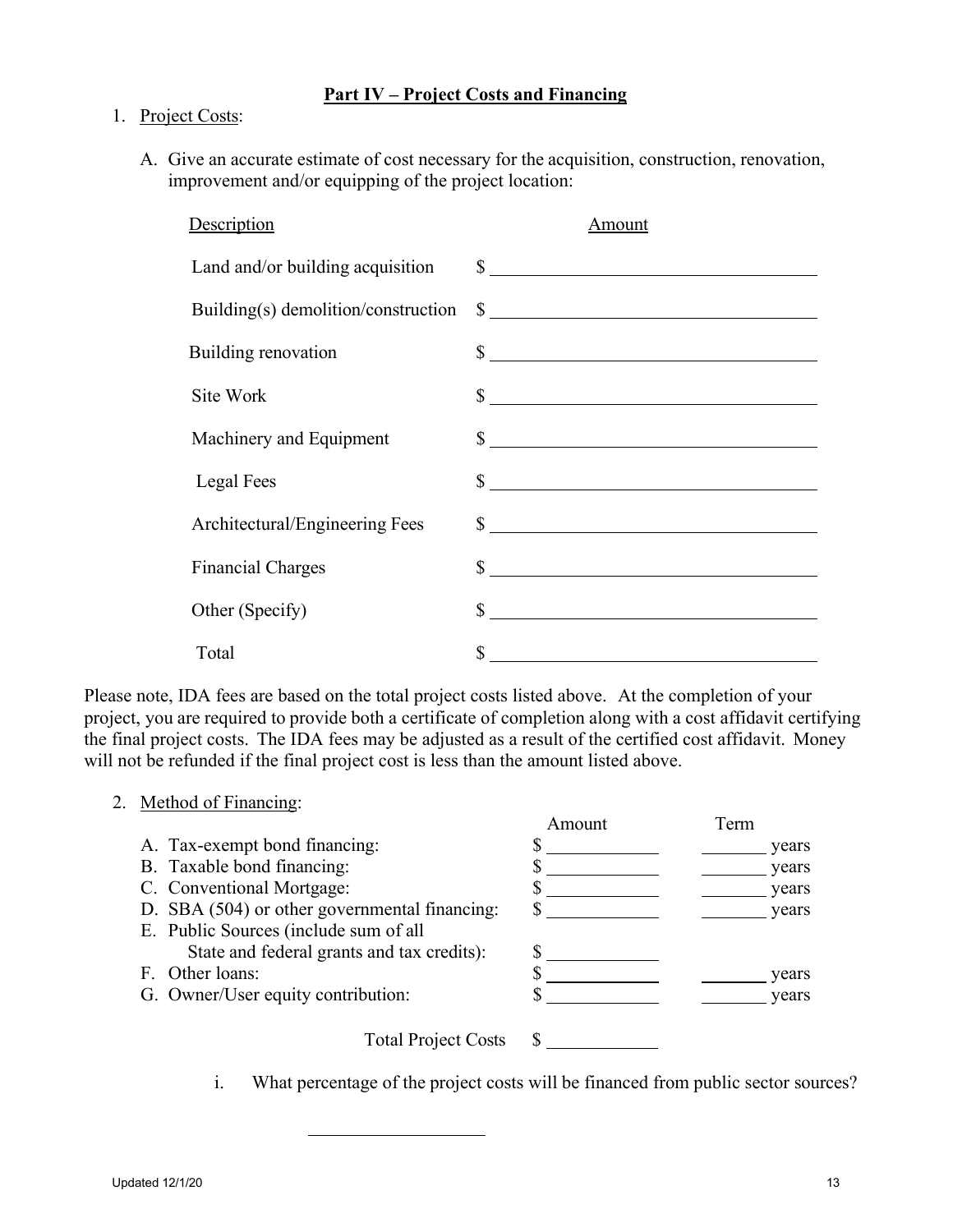### 3. Project Financing:

- A. Have any of the above costs been paid or incurred (including contracts of sale or purchase orders) as of the date of this application? Yes  $\square$  No  $\square$ 
	- i. If yes, provide detail on a separate sheet.
- B. Are costs of working capital, moving expenses, work in progress, or stock in trade included in the proposed uses of bond proceeds? Give details:
- C. Will any of the funds borrowed through the Agency be used to repay or refinance an existing mortgage or outstanding loan? Give details:

D. Has the Applicant made any arrangements for the marketing or the purchase of the bond or bonds? If so, indicate with whom: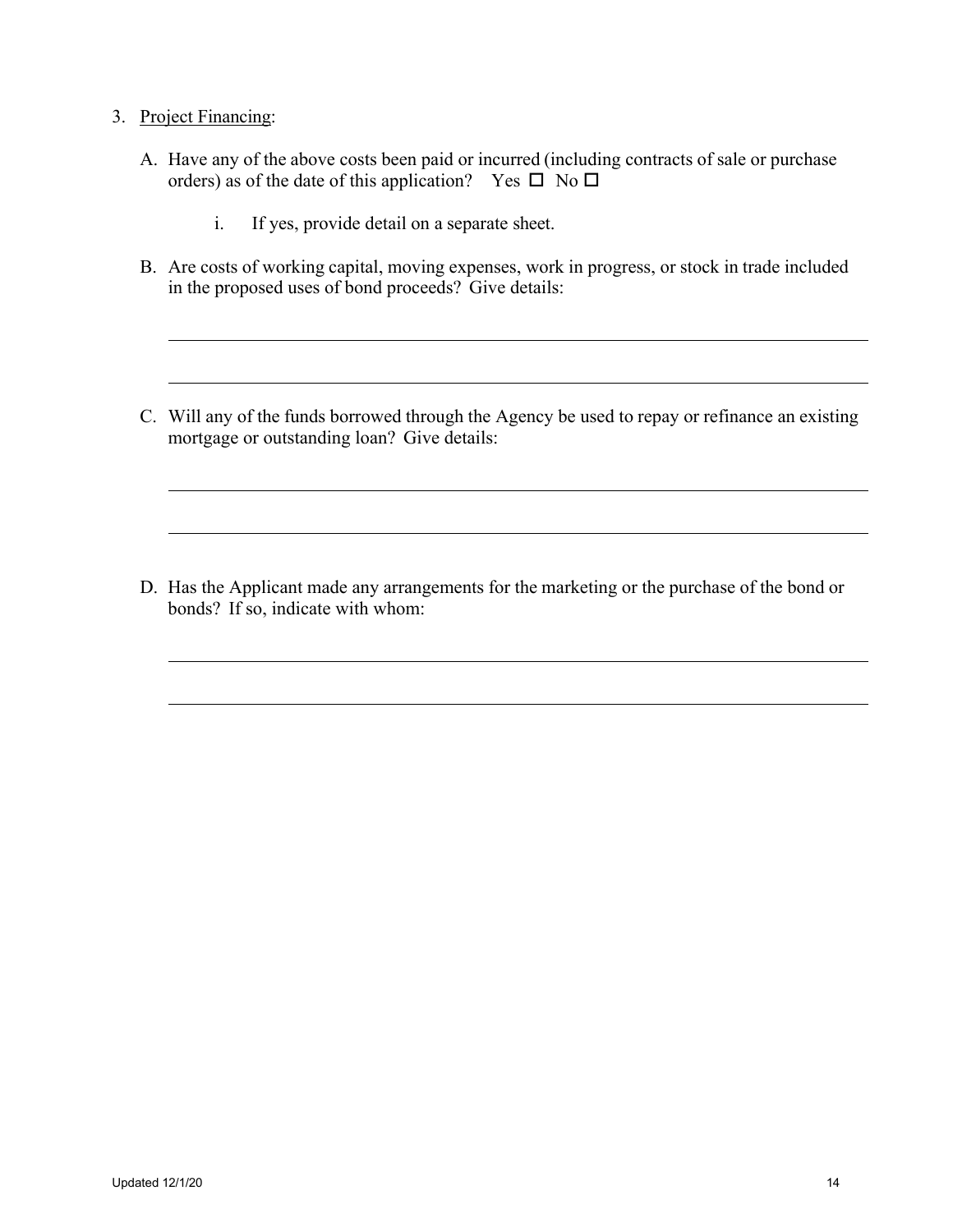### **Part V – Project Benefits**

- 1. Mortgage Recording Tax Benefit:
	- A. Mortgage Amount for exemption (include sum total of construction/permanent/bridge financing):
		- **\$**
	- B. Estimated Mortgage Recording Tax Exemption (product of Mortgage Amount and .75%):
		- $\frac{1}{2}$   $\frac{1}{2}$   $\frac{1}{2}$   $\frac{1}{2}$   $\frac{1}{2}$   $\frac{1}{2}$   $\frac{1}{2}$   $\frac{1}{2}$   $\frac{1}{2}$   $\frac{1}{2}$   $\frac{1}{2}$   $\frac{1}{2}$   $\frac{1}{2}$   $\frac{1}{2}$   $\frac{1}{2}$   $\frac{1}{2}$   $\frac{1}{2}$   $\frac{1}{2}$   $\frac{1}{2}$   $\frac{1}{2}$   $\frac{1}{2}$   $\frac{1}{2}$
- 2. Sales and Use Tax Benefit:
	- A. Gross amount of costs for goods and services that are subject to State and local Sales and Use Tax (such amount to benefit from the Agency's exemption):
		- $\sim$
	- B. Estimated State and local Sales and Use Tax exemption (product of 8.625% and figure above):
		- $\mathbb{S}$
	- C. If your project has a landlord/tenant (owner/user) arrangement, please provide a breakdown of the number in "B" above:
		- i. Owner: \$
		- ii. User: \$
- 3. Real Property Tax Benefit:
	- A. Identify and describe if the project will utilize a real property tax exemption benefit other than the Agency's PILOT benefit:
	- B. Agency PILOT Benefit:
		- i. Term of PILOT requested:
		- ii. Upon acceptance of this application, the Agency staff will create a PILOT schedule and attach such information to Exhibit A hereto. Applicant hereby requests such PILOT benefit as described on Exhibit A.

*\*\* This application will not be deemed complete and final until Exhibit A hereto has been completed.* \*\*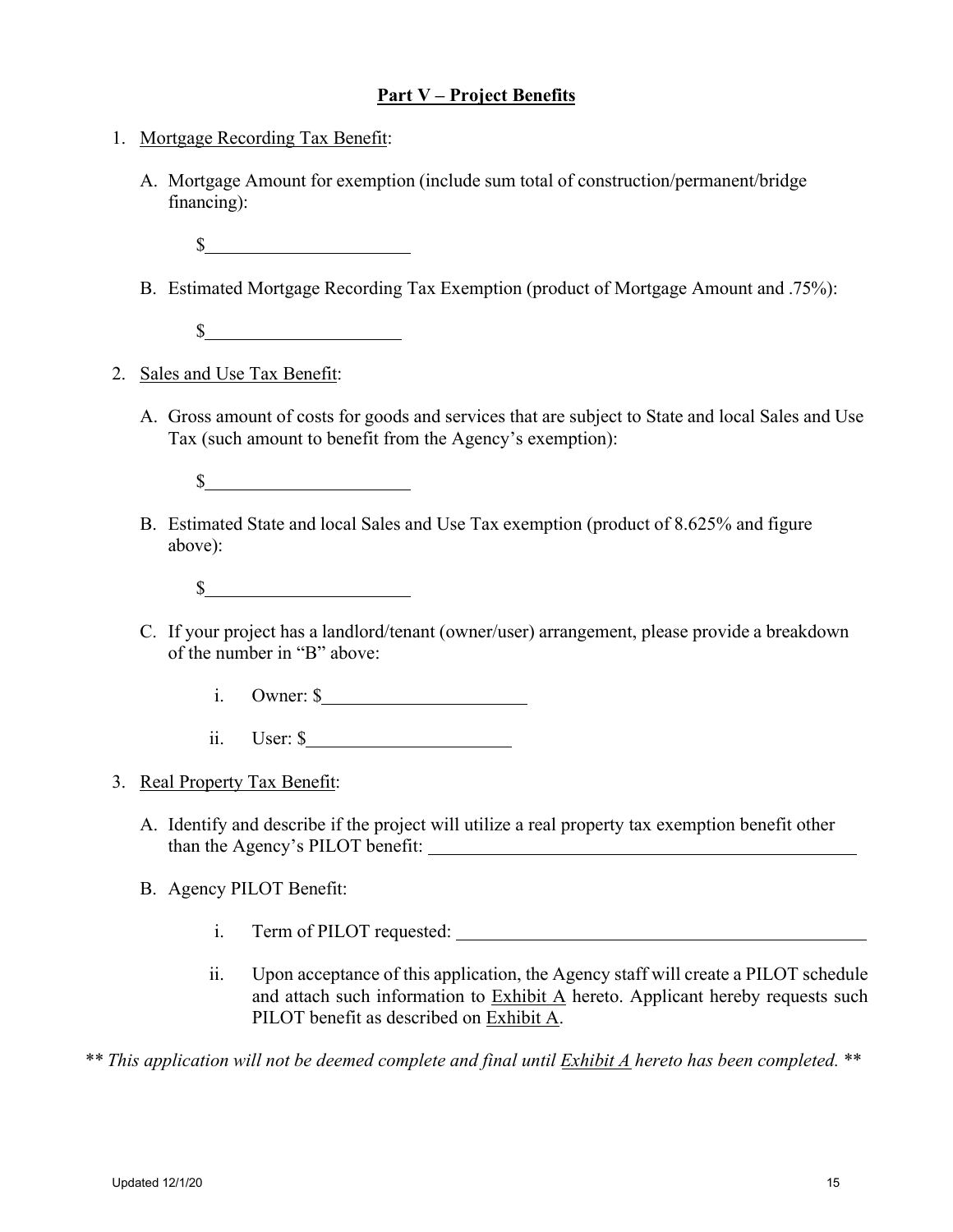## **Part VI – Employment Data**

1. List the Applicant's and each user's present employment and estimates of (i) employment at the proposed project location, not just new employment, at the end of year one and year two following project completion and (ii) the number of residents of the Labor Market Area**\*** ("LMA") that would fill the full-time and part-time jobs at the end of the second year following completion:

Present number of FTEs **\*\***:

Date Average Annual Salary of Jobs to be Retained FTEs to be Created in First Year: (fill in year)

|            | Jan | Feb | Mar | Apr | May | June | July | Aug | Sept | Oct | <b>Nov</b> | Dec | <b>Total</b> |
|------------|-----|-----|-----|-----|-----|------|------|-----|------|-----|------------|-----|--------------|
| <b>FTF</b> |     |     |     |     |     |      |      |     |      |     |            |     |              |

FTEs to be Created in Second Year: (fill in year)

| Jan | Feb | Mar | Apr | May | June | July | Aug | Sept | Oct | <b>Nov</b> | Dec | <b>Total</b> |
|-----|-----|-----|-----|-----|------|------|-----|------|-----|------------|-----|--------------|
|     |     |     |     |     |      |      |     |      |     |            |     |              |

Number of Residents of LMA:

Full-Time:

Part-Time: \_\_\_\_\_\_ **Cumulative Total FTEs \*\* After Year 2** 

Construction Jobs to be Created:

**\* The Labor Market Area includes the County/City/Town/Village in which the project is located as well as Nassau and Suffolk Counties.** 

**\*\* To calculate FTEs (Full-Time Equivalent Employees) please use the following example: if an organization considers 40 hours per week as full-time and there are four employees who work 10 hours each per week, the cumulative hours for those employees equal 1 FTE.** 

2. Salary and Fringe Benefits:

| Category of Jobs to be<br>Created | <b>Average Salary</b> | <b>Average Fringe Benefits</b> |
|-----------------------------------|-----------------------|--------------------------------|
| <b>Salary Wage Earners</b>        |                       |                                |
| Commission Wage<br>Earners        |                       |                                |
| Hourly Wage Earners               |                       |                                |
| 1099 and Contract<br>Workers      |                       |                                |

What is the annualized salary range of jobs to created?  $\qquad \qquad$  to

Note: The Agency reserves the right to visit the facility to confirm that job creation numbers are being met.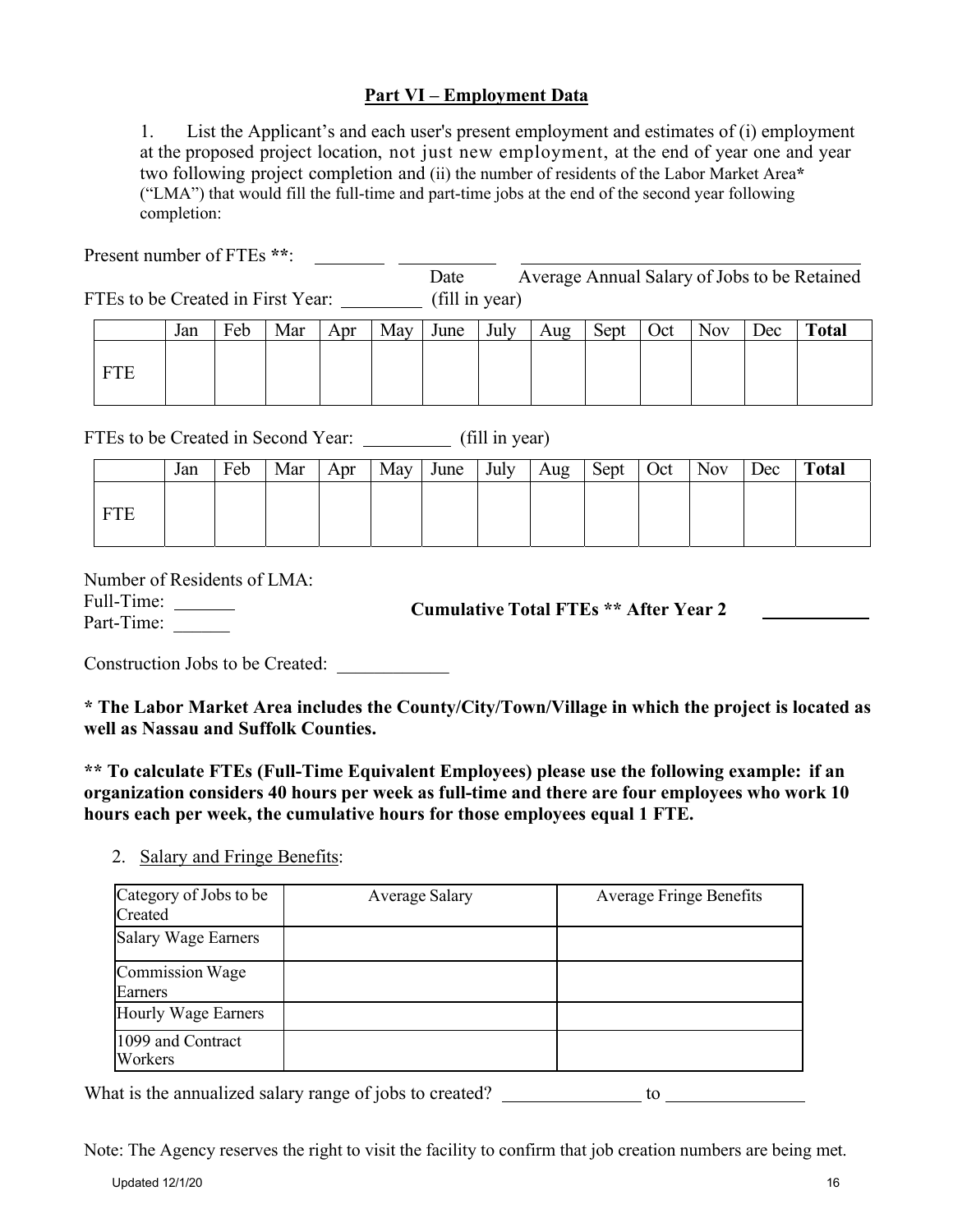### **Part VII – Representations, Certifications and Indemnification**

1. Is the Applicant in any litigation which would have a material adverse effect on the Applicant's financial condition? (if yes, furnish details on a separate sheet)

Yes  $\square$  No  $\square$ 

2. Has the Applicant or any of the management of the Applicant, the anticipated users or any of their affiliates, or any other concern with which such management has been connected, been cited for a violation of federal, state or local laws or regulations with respect to labor practices, hazardous wastes, environmental pollution or other operating practices? (If yes, furnish details on a separate sheet)

Yes  $\square$  No  $\square$ 

3. Is there a likelihood that the Applicant would proceed with this project without the Agency's assistance? (If no, please explain why; if yes, please explain why the Agency should grant the benefits requested)

Yes  $\square$  No  $\square$ 

4. If the Applicant is unable to obtain financial assistance from the Agency for the project, what would be the impact on the Applicant and on the municipality?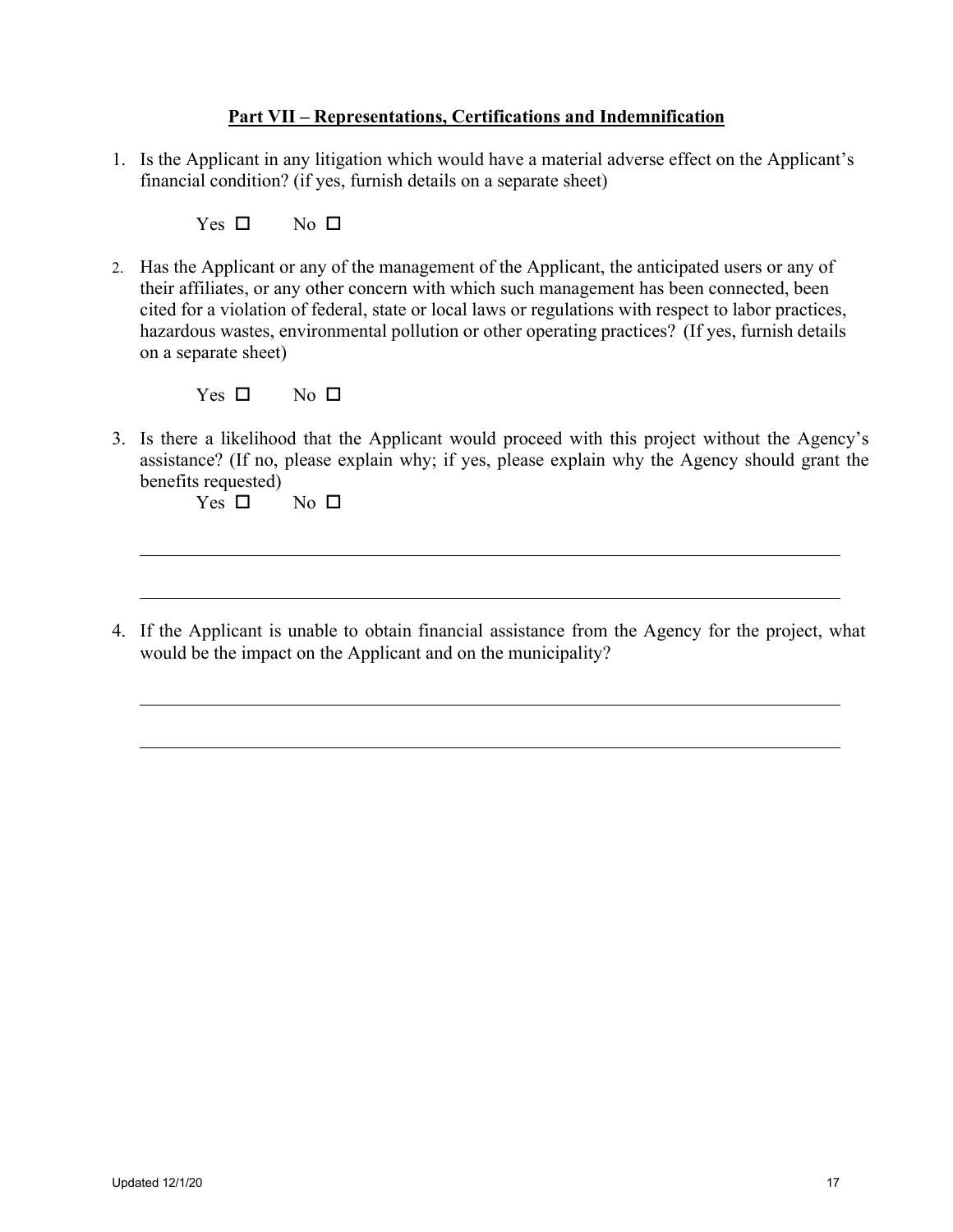5. The Applicant understands and agrees that in accordance with Section 858-b(2) of the General Municipal Law, except as otherwise provided by collective bargaining agreements, new employment opportunities created as a result of the project will be listed with the New York State Department of Labor, Community Services Division and with the administrative entity of the service delivery area created pursuant to the Job Training Partnership Act (PL 97-300) in which the project is located (collectively, the "Referral Agencies"). The Applicant also agrees, that it will, except as otherwise provided by collective bargaining contracts or agreements to which they are parties, where practicable, first consider for such new employment opportunities persons eligible to participate in federal job training partnership programs who shall be referred by the Referral Agencies.

Initial

6. The Applicant confirms and acknowledges that the submission of any knowingly false or knowingly misleading information may lead to the immediate termination of any financial assistance and the reimbursement of an amount equal to all or part of any tax exemption claimed by reason of the Agency's involvement in the Project as well as may lead to other possible enforcement actions.

Initial

7. The Applicant confirms and hereby acknowledges that as of the date of this Application, the Applicant is in substantial compliance with all provisions of Article 18-A of the New York General Municipal Law, including, but not limited to, the provision of Section 859-a and Section 862(1) of the New York General Municipal Law.

Initial

8. The Applicant represents and warrants that to the Applicant's knowledge neither it nor any of its affiliates, nor any of their respective partners, members, shareholders or other equity owners, and none of their respective employees, officers, directors, representatives or agents is, nor will they become a person or entity with who United States persons or entities are restricted from doing business under regulations of the Office of Foreign Asset Control (OFAC) of the Department of the Treasury (including those named on OFAC's Specially Designated and Blocked Persons List or under any statute, executive order including the September 24, 2001, Executive Order Block Property and Prohibiting Transactions with Persons Who Commit, Threaten to Commit, or Support Terrorism, or other governmental action and is not and will not assign or otherwise transfer this Agreement to, contract with or otherwise engage in any dealings or transactions or be otherwise associated with such persons or entities.

Initial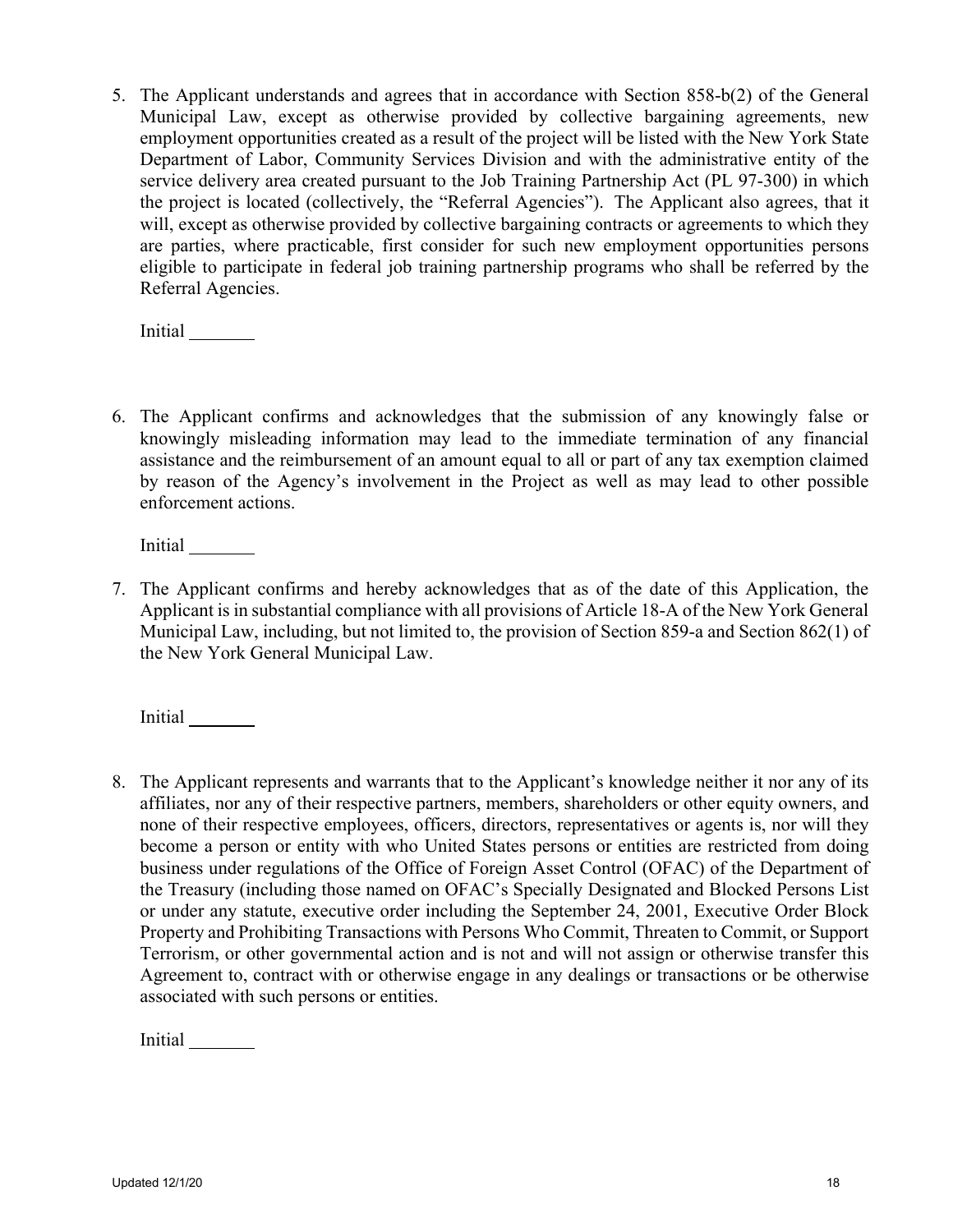9. The Applicant confirms and hereby acknowledges it has received the Agency's fee schedule attached hereto as Schedule A and agrees to pay such fees, together with any expenses incurred by the Agency, including those of Transaction Counsel, with respect to the Facility. The Applicant agrees to pay such expenses and further agrees to indemnify the Agency, its members, directors, employees and agents and hold the Agency and such persons harmless against claims for losses, damage or injury or any expenses or damages incurred as a result of action taken by or on behalf of the Agency in good faith with respect to the project. The IDA fees are based on the total project costs listed in this application. At the completion of the project, you are required to provide both a certificate of completion along with a cost affidavit certifying the final project costs. The IDA fees may be increased as a result of the certified cost affidavit. Monies will not be refunded if the final costs are below the amount listed in the application.

Initial

10. The Applicant confirms and hereby acknowledges it has received the Agency's Construction Wage Policy attached hereto as Schedule B and agrees to comply with the same.

Initial

11. The Applicant hereby agrees to comply with Section 875 of the General Municipal Law. The Company further agrees that the financial assistance granted to the project by the Agency is subject to recapture pursuant to Section 875 of the Act and the Agency's Recapture and Termination Policy, attached hereto as Schedule C.

Initial

12. The Applicant confirms and hereby acknowledges it has received the Agency's PILOT Policy attached hereto as Schedule D and agrees to comply with the same.

Initial

13. The Company hereby authorizes the Agency, without further notice or consent, to use the Company's name, logo and photographs related to the Facility in its advertising, marketing and communications materials. Such materials may include web pages, print ads, direct mail and various types of brochures or marketing sheets, and various media formats other than those listed (including without limitation video or audio presentations through any media form). In these materials, the Agency also has the right to publicize its involvement in the Project.

Initial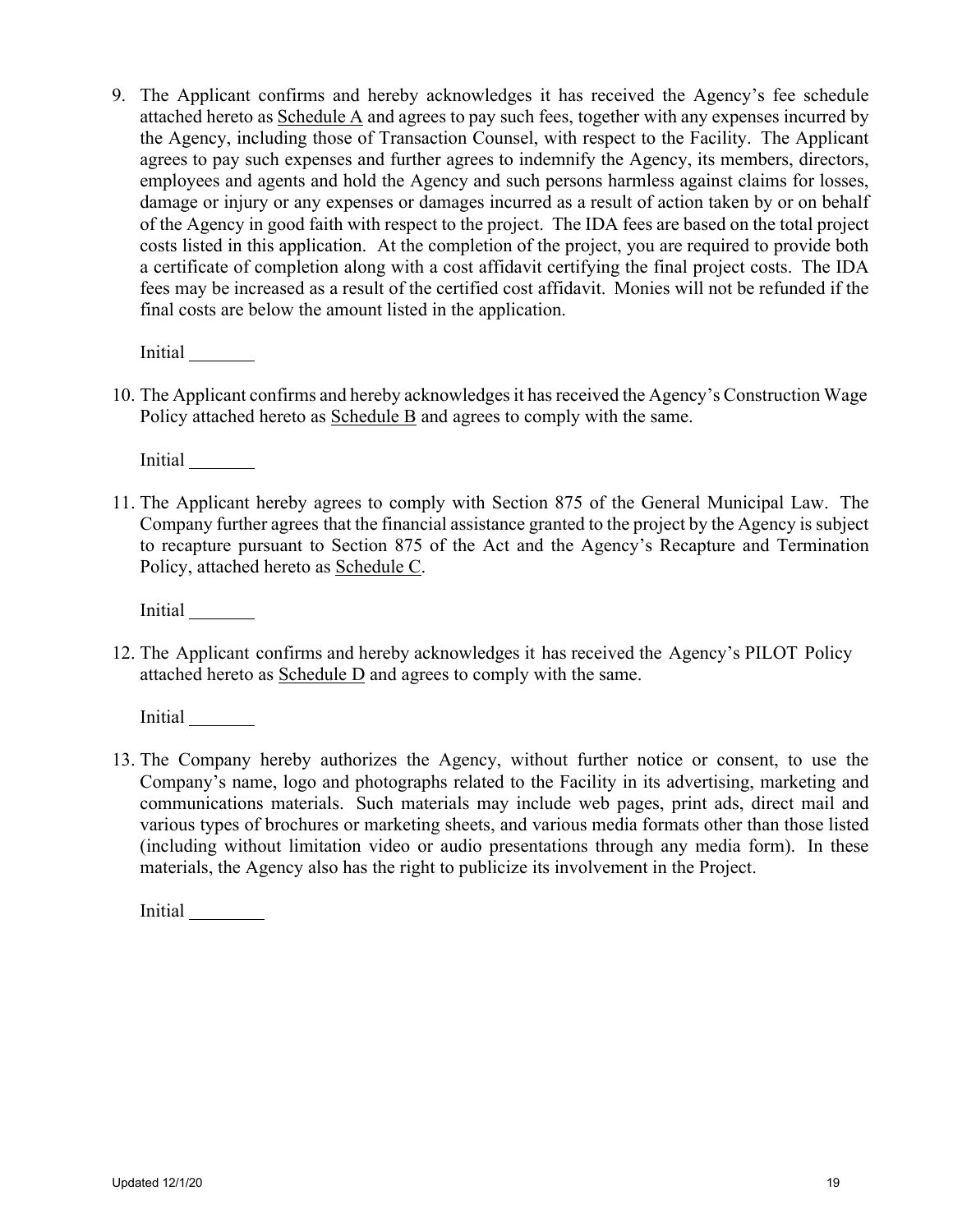## **Part VIII – Submission of Materials**

- 1. Financial statements for the last two fiscal years (unless included in the Applicant's annual report).
- 2. Applicant's annual reports (or 10-K's if publicly held) for the two most recent fiscal years.
- 3. Quarterly reports (form 10-Q's) and current reports (form 8-K's) since the most recent annual report, if any.
- 4. In addition, please attach the financial information described in items A, B, and C of any expected guarantor of the proposed bond issue.
- 5. Completed Environmental Assessment Form.
- 6. Most recent quarterly filing of NYS Department of Labor Form 45, as well as the most recent fourth quarter filing. Please remove the employee Social Security numbers and note the fulltime equivalency for part-time employees.

*(Remainder of Page Intentionally Left Blank)*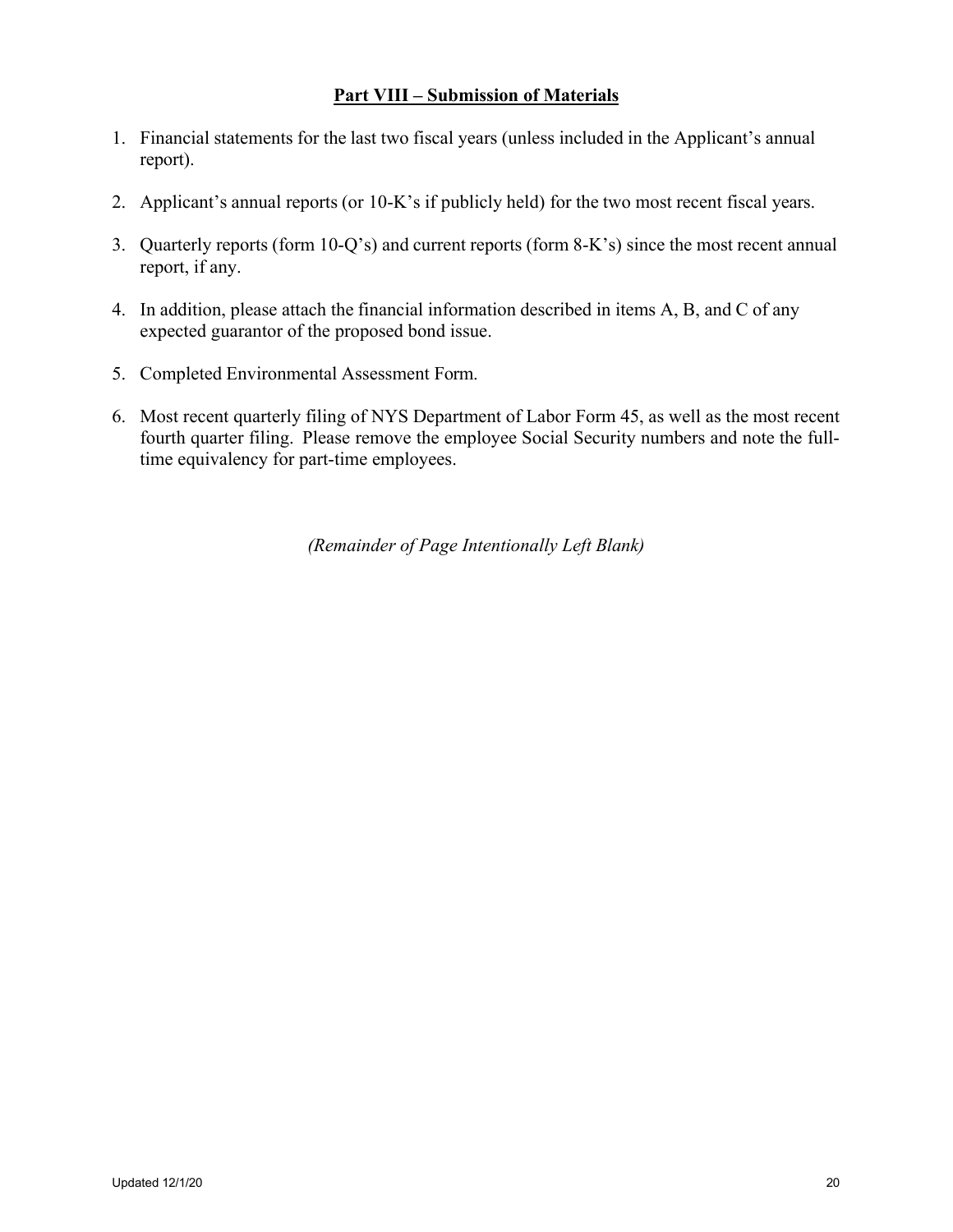## **Part IX – Special Representations**

- 1. The Applicant understands and agrees that the provisions of Section 862(1) of the New York General Municipal Law, as provided below, will not be violated if financial assistance is provided for the proposed project. The Applicant hereby indicates its compliance with Section 862(1) by signing the applicable statement below. **(Please sign only one of the following statements a. or b. below).** 
	- a. The completion of the entire project will not result in the removal of an industrial or manufacturing plant of the project occupant from one are of the stat to another area of the state or in the abandonment of one or more plants or facilities of the project occupant located within the state.

Representative of the Applicant:  $\overline{\phantom{a}}$ 

b. The completion of this entire project will result in the removal of an industrial or manufacturing plant of the project occupant from one area of the state to another area of the state or in the abandonment of one or more plants or facilities of the project occupant located within the state because the project is reasonably necessary to discourage the project occupant from removing such other plant or facility to a location outside the state or is reasonably necessary to preserve the competitive position of the project occupant in its respective industry.

Representative of the Applicant:

2. The Applicant confirms and hereby acknowledges that as of the date of this Application, the Applicant is in substantial compliance with all provisions of Article 18-A of the New York General Municipal Law, including, but not limited to, the provision of Section 859-a and Section 862(1) of the New York General Municipal Law.

Representative of the Applicant:

3. In accordance with Section 862(1) of the New York General Municipal Law the Applicant understands and agrees that projects which result in the removal of an industrial or manufacturing plant of the project occupant from one area of the State to another area of the State or in the abandonment of one or more plants or facilities of the project occupant within the State is ineligible for financial assistance from the Agency, unless otherwise approved by the Agency as reasonably necessary to preserve the competitive position of the project in its respective industry or to discourage the project occupant from removing such other plant or facility to a location outside the State.

Representative of the Applicant:

4. The Applicant confirms and acknowledges that the owner, occupant, or operator receiving financial assistance for the proposed project is in substantial compliance with applicable local, state and federal tax, worker protection and environmental laws, rules and regulations.

Representative of the Applicant: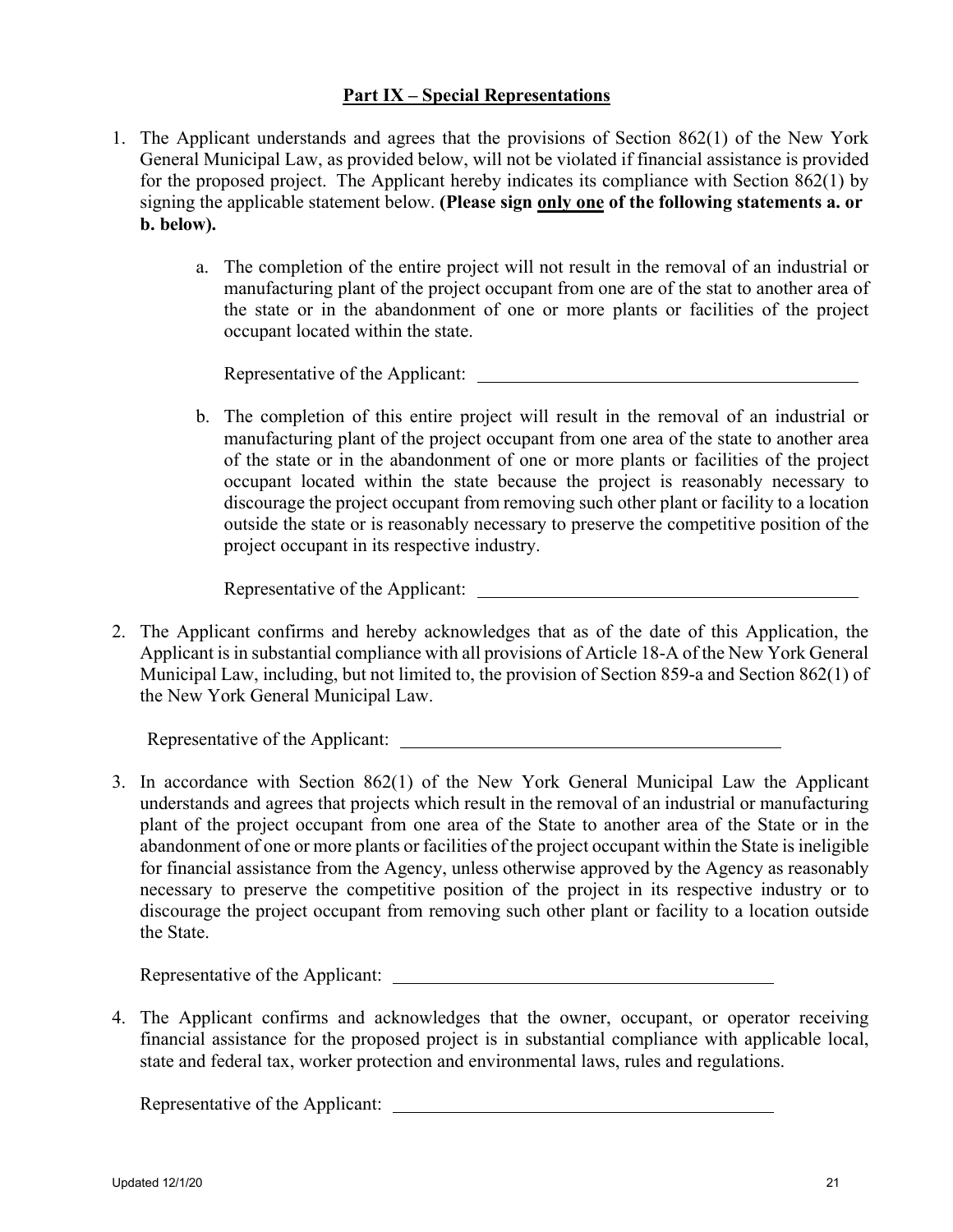## **Part X – Certification**

 (name of representative of entities submitting application) deposes and says that he or she is the  $\frac{1}{1}$  (title) of  $\frac{1}{1}$  (title) of  $\frac{1}{1}$ , the entities named in the attached application; that he or she has read the foregoing application and knows the contents thereof; and that the same is true to his or her knowledge.

Deponent further says that s/he is duly authorized to make this certification on behalf of the entities named in the attached Application (the "Applicant") and to bind the Applicant. The grounds of deponent's belief relative to all matters in said Application which are not stated upon his/her personal knowledge are investigations which deponent has caused to be made concerning the subject matter this Application, as well as in formation acquired by deponent in the course of his/her duties in connection with said Applicant and from the books and papers of the Applicant.

As representative of the Applicant, deponent acknowledges and agrees that Applicant shall be and is responsible for all costs incurred by the Town of Brookhaven Industrial Development Agency (hereinafter referred to as the "Agency") in connection with this Application, the attendant negotiations and all matters relating to the provision of financial assistance to which this Application relates, whether or not ever carried to successful conclusion. If, for any reason whatsoever, the Applicant fails to conclude or consummate necessary negotiations or fails to act within a reasonable or specified period of time to take reasonable, proper, or requested action or withdraws, abandons, cancels or neglects the application or if the Applicant is unable to find buyers willing to purchase the total bond issue required, then upon presentation of invoice, Applicant shall pay to the Agency, its agents or assigns, all actual costs incurred with respect to the application, up to that date and time, including fees to bond or transaction counsel for the Agency and fees of general counsel for the Agency. Upon successful conclusion of the transaction contemplated herein, the Applicant shall pay to the Agency an administrative fee set by the Agency in accordance with its fee schedule in effect on the date of the foregoing application, and all other appropriate fees, which amounts are payable at closing.

The Applicant hereby subscribes and affirms under the penalties of perjury that the information provided in this Application is true, accurate and complete to the best of his or her knowledge

Representative of Applicant

Sworn to me before this Day of  $\_\_\_\_$ , 20  $\_\_\_\_\_\_$ (seal)

**\*\* Note: If the entities named in this Application are unrelated and one individual cannot bind both entities, Parts VII, IX and X of this Application must be completed by an individual representative for each entity \*\***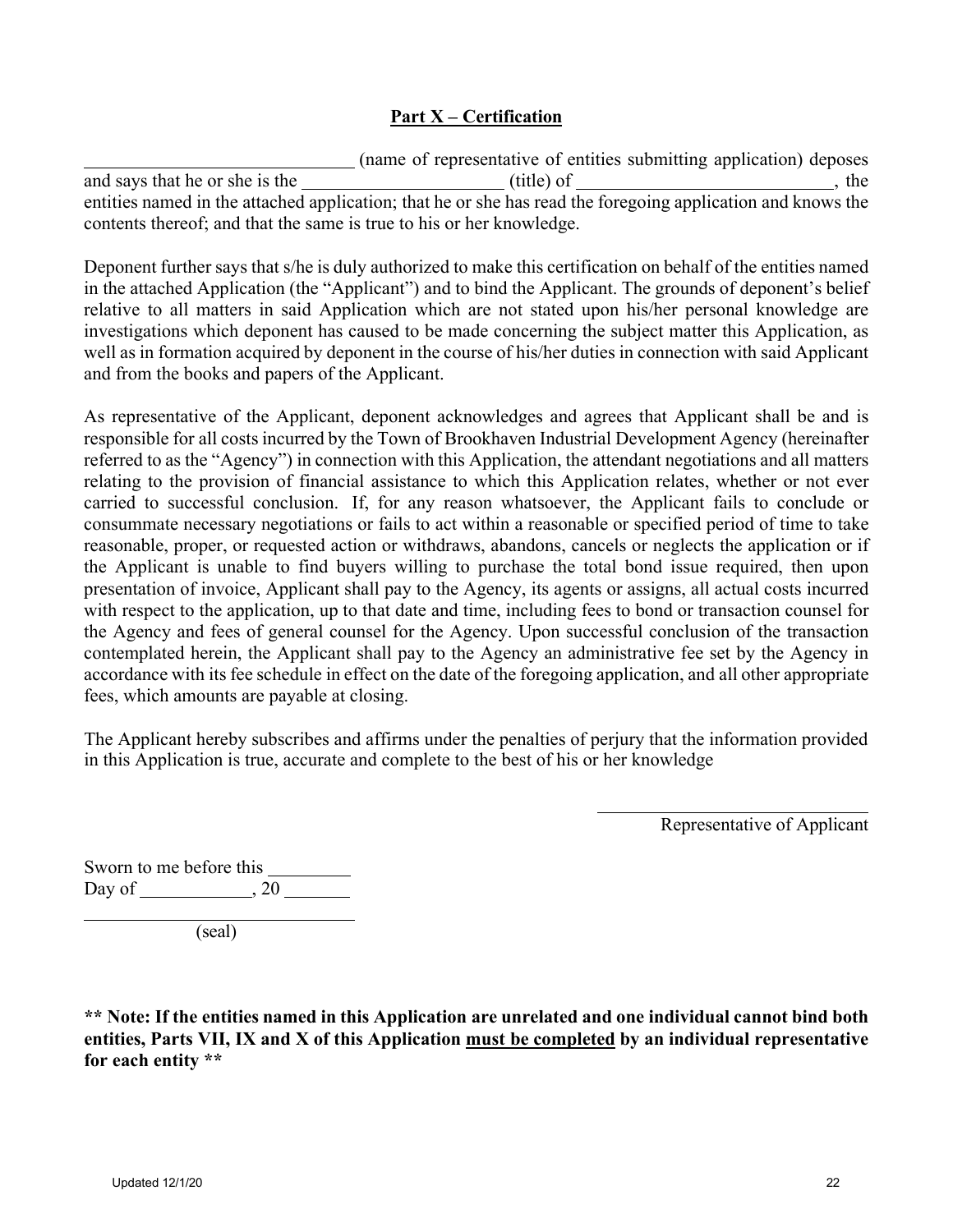# **EXHIBIT A**

## Proposed PILOT Schedule

Upon acceptance of the Application and completion of the Cost Benefit Analysis, the Agency will attach the proposed PILOT Schedule to this Exhibit.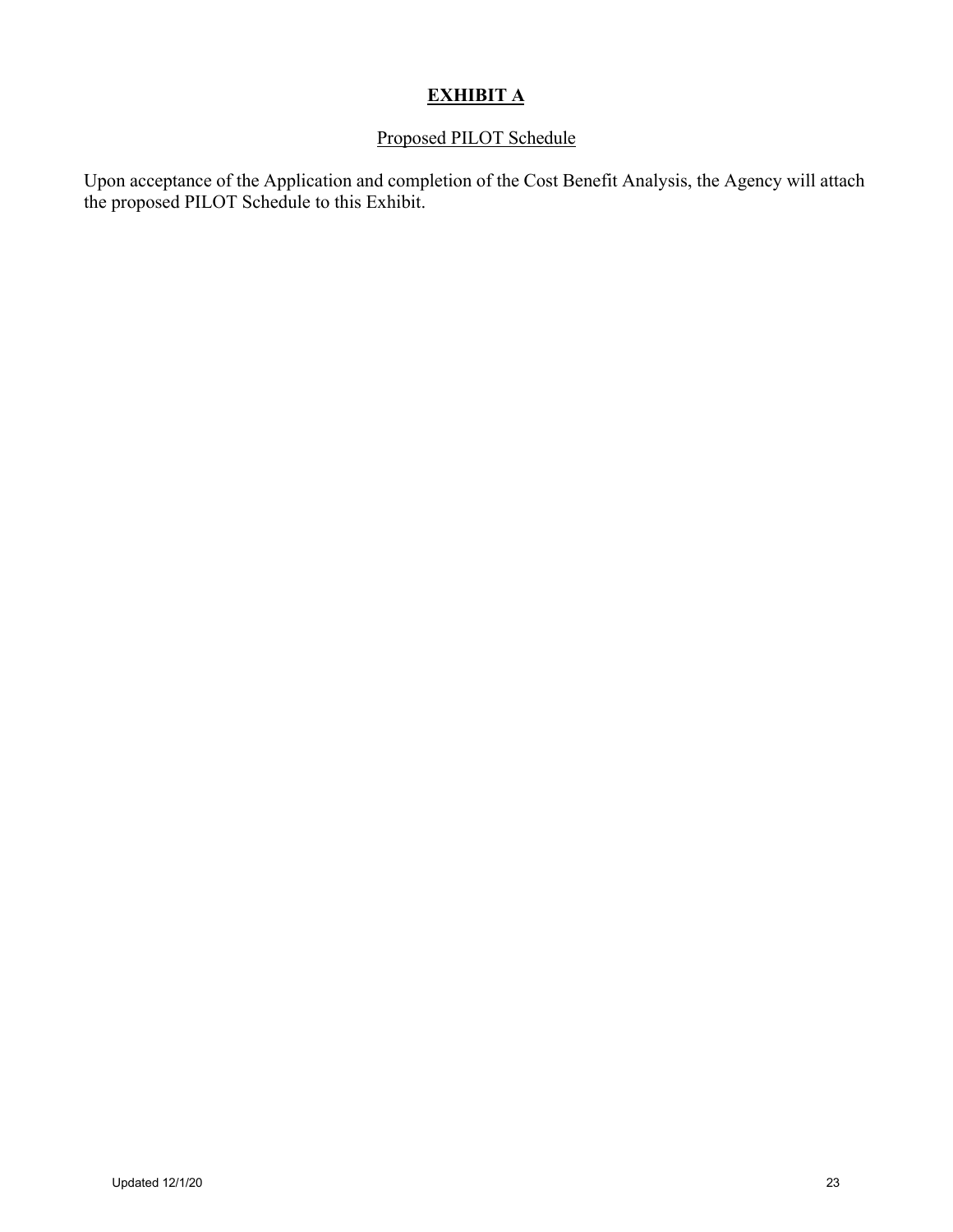## **Town of Brookhaven Industrial Development Schedule of Fees**

| Application -                                                                                      | \$3,000 for projects with total costs under \$5 million<br>\$4,000 for projects with total costs \$5 million and over<br>(non-refundable)                                                                                                                                                                                      |
|----------------------------------------------------------------------------------------------------|--------------------------------------------------------------------------------------------------------------------------------------------------------------------------------------------------------------------------------------------------------------------------------------------------------------------------------|
| Closing/Expansion<br>Sale/Transfer/Increase of<br>Mortgage Amount/<br><b>Issuance of Refunding</b> |                                                                                                                                                                                                                                                                                                                                |
| Bonds -                                                                                            | <sup>3/4</sup> of one percent up to \$25 million total project cost and an additional 1/4<br>of one percent on any project costs in excess of \$25 million. Projects will<br>incur a minimum charge of \$10,000 plus all fees incurred by the Agency<br>including, but not limited to publication, legal, and risk monitoring. |
| Annual Administrative -                                                                            | \$2,000 administrative fee plus \$500 per unrelated subtenant located in the<br>project facility. This fee is due annually.                                                                                                                                                                                                    |
| Termination -                                                                                      | Between \$1,000 and \$2,500                                                                                                                                                                                                                                                                                                    |
| Refinance<br>(excluding refunding bonds) -                                                         | 1/4 of one percent of mortgage amount or \$5,000, whichever is<br>greater.                                                                                                                                                                                                                                                     |
| Late PILOT Payment -                                                                               | 5% penalty, 1% interest compounded monthly, plus \$1,000 administrative<br>fee.                                                                                                                                                                                                                                                |
| PILOT extension -                                                                                  | a minimum of \$15,000                                                                                                                                                                                                                                                                                                          |
| Processing Fee -                                                                                   | \$275 per hour with a minimum fee of \$275                                                                                                                                                                                                                                                                                     |
| Lease of Existing Buildings<br>(partial or complete) -                                             | Fee is based on contractual lease amount.                                                                                                                                                                                                                                                                                      |
| The Agency reserves the right to adjust these fees.                                                |                                                                                                                                                                                                                                                                                                                                |

Updated: November 17, 2020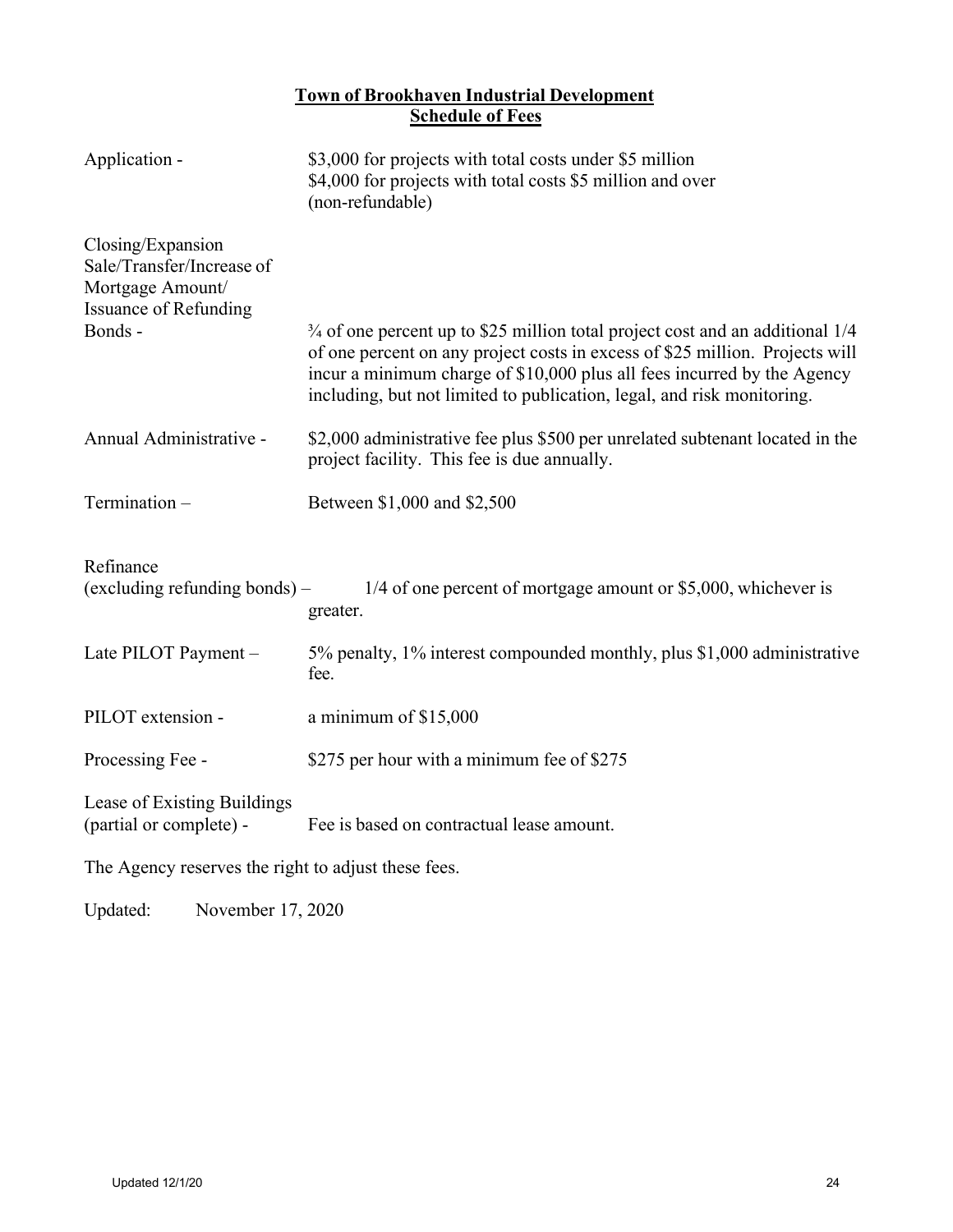### **SCHEDULE B**

## **CONSTRUCTION WAGE POLICY**

### **EFFECTIVE January 1, 2005**

The purpose of the Brookhaven IDA is to provide benefits that reduce costs and financial barriers to the creation and to the expansion of business and enhance the number of jobs in the Town.

The Agency has consistently sought to ensure that skilled and fair paying construction jobs be encouraged in projects funded by the issuance of IDA tax exempt bonds in large projects.

The following shall be the policy of the Town of Brookhaven IDA for application for financial assistance in the form of tax-exempt financing for projects with anticipated construction costs in excess of \$5,000,000.00 per site received after January 1, 2005. Non-profit corporations and affordable housing projects are exempt from the construction wage policy.

Any applicant required to adhere to this policy shall agree to:

- (1) Employ 90% of the workers for the project from within Nassau or Suffolk Counties. In the event that this condition cannot be met, the applicant shall submit to the Agency an explanation as to the reasons for its failure to comply and;
- (2) Be governed by the requirements of Section 220d of Article 8 of the Labor Law of the State of New York; and when requested by the Agency, provide to the Agency a plan for an apprenticeship program;

OR

(3) Provide to the Agency a project labor agreement or alternative proposal to pay fair wages to workers at the construction site.

Furthermore, this policy may be waived, in the sole and final discretion of the Agency, in the event that the applicant demonstrates to the Agency special circumstances or economic hardship to justify a waiver to be in the best interests of the Town of Brookhaven.

Adopted: May 23, 2005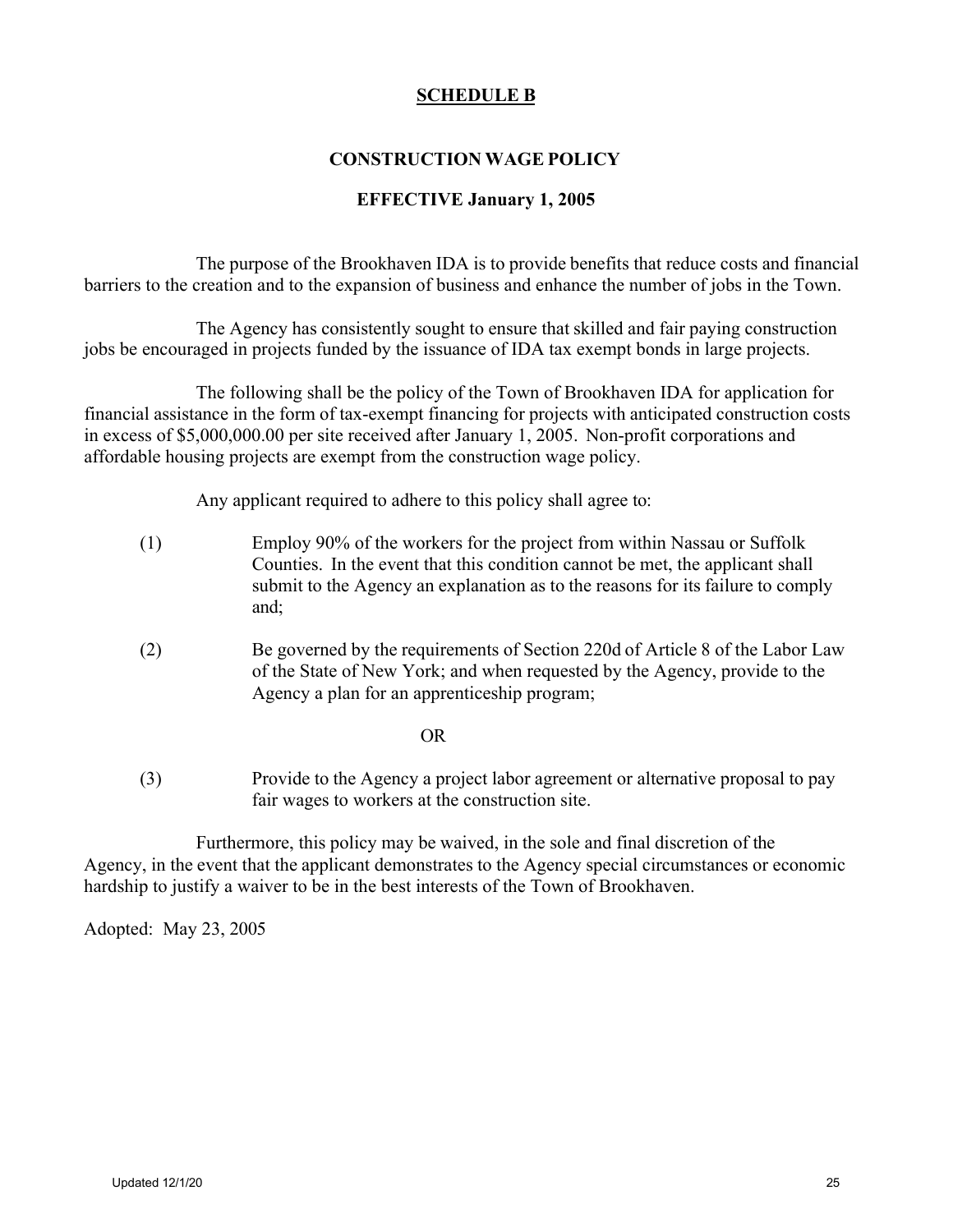### **SCHEDULE C**

### **RECAPTURE AND TERMINATION POLICY**

### **EFFECTIVE JUNE 8, 2016**

Pursuant to Sections 874(10) and (11) of Title 1 of Article 18-A of the New York State General Municipal Law (the "**Act**"), the Town of Brookhaven Industrial Development Agency (the "**Agency**") is required to adopt policies (i) for the discontinuance or suspension of any financial assistance provided by the Agency to a project or the modification of any payment in lieu of tax agreement and (ii) for the return of all or part of the financial assistance provided by the Agency to a project. This Recapture and Termination Policy was adopted pursuant to a resolution enacted by the members of the Agency on June 8, 2016.

### **I. Termination or Suspension of Financial Assistance**

The Agency, in its sole discretion and on a case-by-case basis, may determine (but shall not be required to do so) to terminate or suspend the Financial Assistance (defined below) provided to a project upon the occurrence of an Event of Default, as such term is defined and described in the Lease Agreement entered into by the Agency and a project applicant (the "**Applicant**") or any other document entered into by such parties in connection with a project (the "**Project Documents**"). Such Events of Default may include, but shall not be limited to, the following:

- 1) Sale or closure of the Facility (as such term is defined in the Project Documents);
- 2) Failure by the Applicant to pay or cause to be paid amounts specified to be paid pursuant to the Project Documents on the dates specified therein;
- 3) Failure by the Applicant to create and/or maintain the FTEs as provided in the Project Documents;
- 4) A material violation of the terms and conditions of the Project Agreements; and
- 5) A material misrepresentation contained in the application for Financial Assistance, any Project Agreements or any other materials delivered pursuant to the Project Agreements.

The decision of whether to terminate or suspend Financial Assistance and the timing of such termination or suspension of Financial Assistance shall be determined by the Agency, in its sole discretion, on a case-by-case basis, and shall be subject to the notice and cure periods provided for in the Project Documents.

For the purposes of this policy, the term "**Financial Assistance**" shall mean all direct monetary benefits, tax exemptions and abatements and other financial assistance, if any, derived solely from the Agency's participation in the transaction contemplated by the Project Agreements including, but not limited to:

(i) any exemption from any applicable mortgage recording tax with respect to the Facility on mortgages granted by the Agency on the Facility at the request of the Applicant;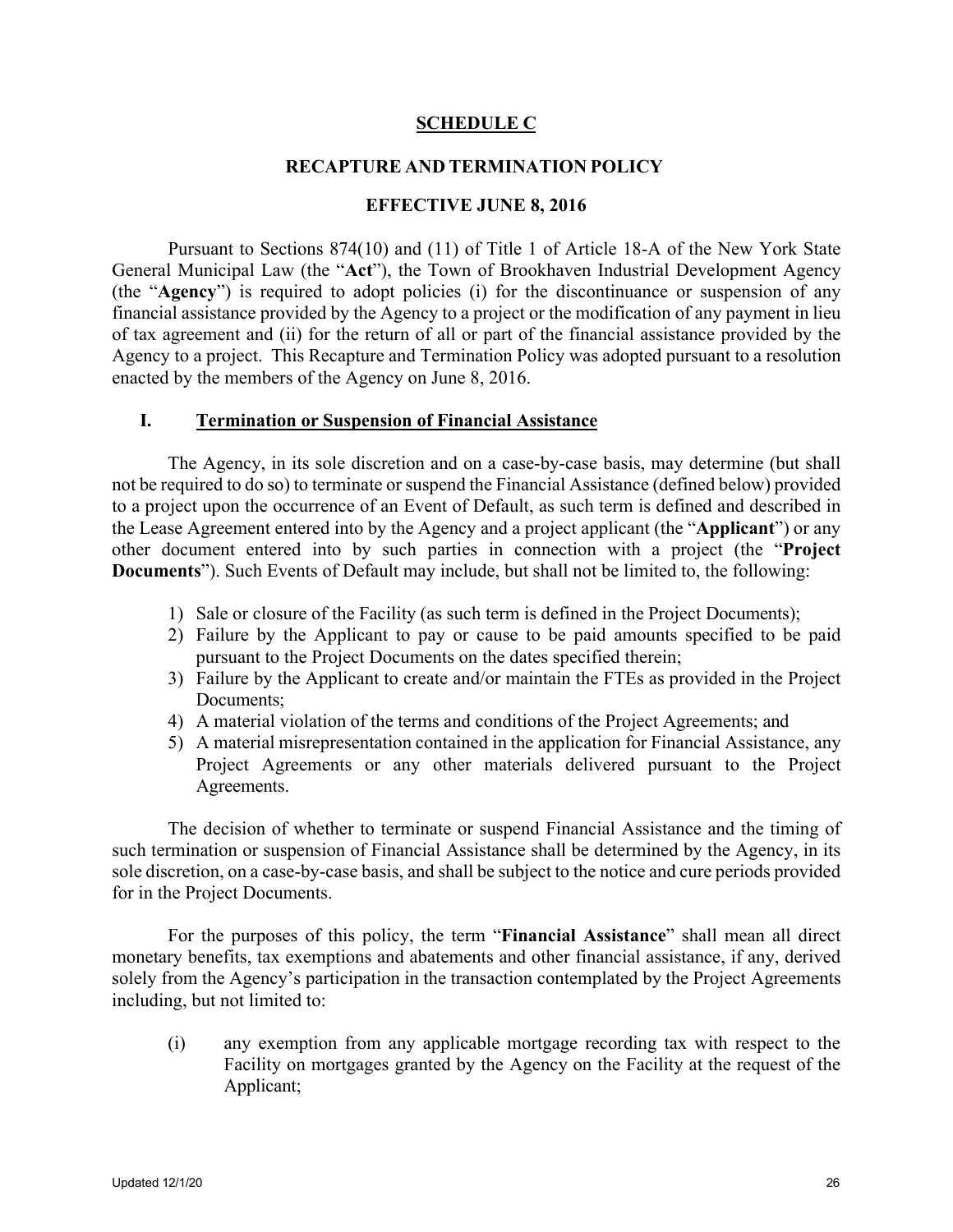- (ii) sales tax exemption savings realized by or for the benefit of the Applicant, including and savings realized by any agent of the Applicant pursuant to the Project Agreements in connection with the Facility; and
- (iii) real property tax abatements granted under the Project Agreements.

### **II. Recapture of Financial Assistance**

The Agency, in its sole discretion and on a case-by-case basis, may determine (but shall not be required to do so) to recapture all or part of the Financial Assistance provided to a project upon the occurrence of a Recapture Event, as such term is defined and described in the Project Documents. Such Recapture Events may include, but shall not be limited to the following:

- 1) Sale or closure of the Facility (as such term is defined in the Project Documents);
- 2) Failure by the Applicant to pay or cause to be paid amounts specified to be paid pursuant to the Project Documents on the dates specified therein;
- 3) Failure by the Applicant to create and/or maintain the FTEs as provided in the Project Documents;
- 4) A material violation of the terms and conditions of the Project Agreements; and
- 5) A material misrepresentation contained in the application for Financial Assistance, any Project Agreements or any other materials delivered pursuant to the Project Agreements.

The timing of the recapture of the Financial Assistance shall be determined by the Agency, in its sole discretion, on a case-by-case basis, and is subject to the notice and cure periods provided for in the Project Documents. The percentage of such Financial Assistance to be recaptured shall be determined by the provisions of the Project Documents.

All recaptured amounts of Financial Assistance shall be redistributed to the appropriate affected taxing jurisdiction, unless agreed to otherwise by any local taxing jurisdiction.

For the avoidance of doubt, the Agency may determine to terminate, suspend and/or recapture Financial Assistance in its sole discretion. Such actions may be exercised simultaneously or separately and are not mutually exclusive of one another.

### **III. Modification of Payment In Lieu of Tax Agreement**

In the case of any Event of Default or Recapture Event, in lieu of terminating, suspending or recapturing the Financial Assistance, the Agency may, in its sole discretion, adjust the payments in lieu of taxes due under the Project Agreements, so that the payments in lieu of taxes payable under the Project Agreements are adjusted upward retroactively and/or prospectively for each tax year until such time as the Applicant has complied with the provisions of the Project Agreements. The amount of such adjustments shall be determined by the provisions of the Project Documents.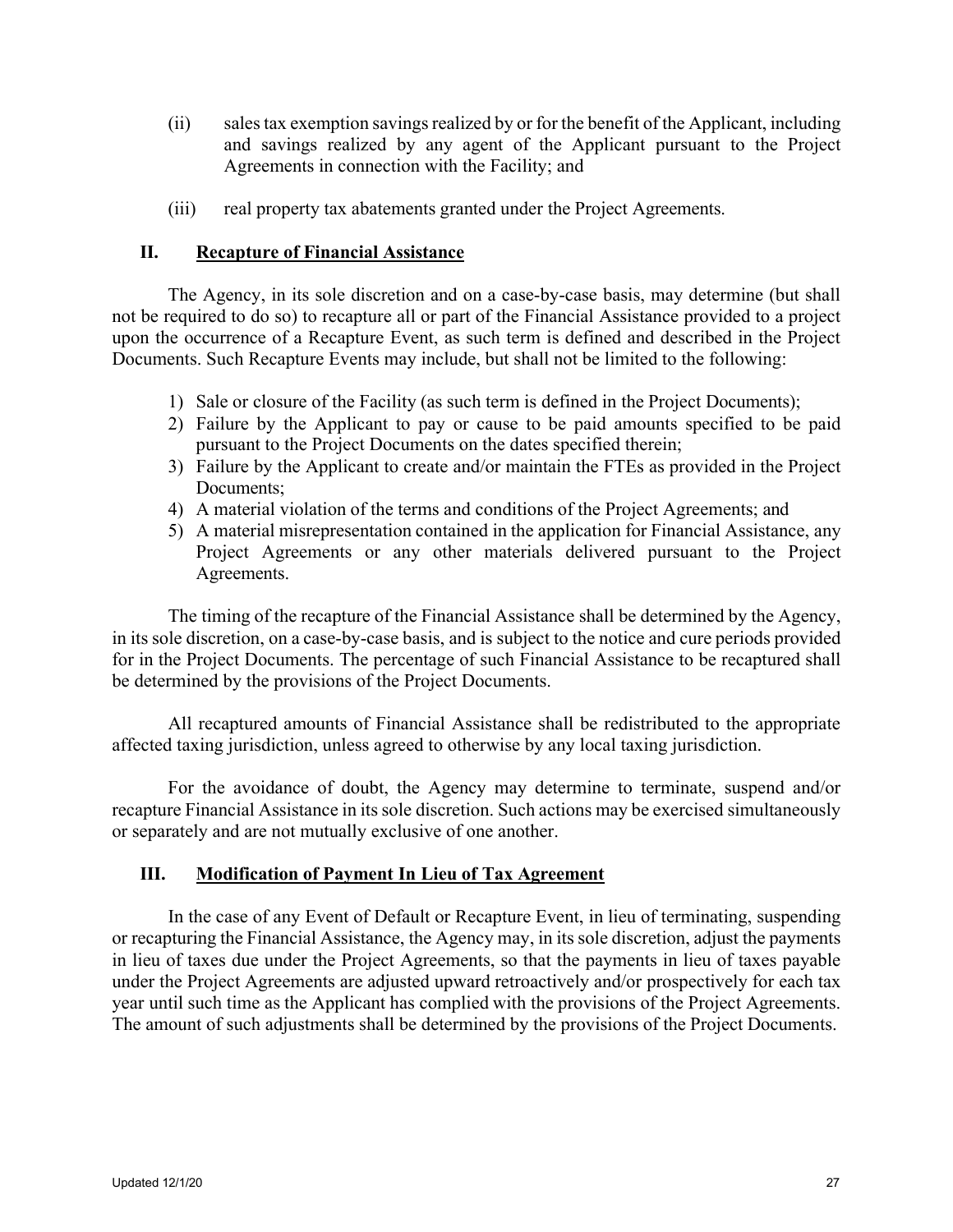## **SCHEDULE D**

### Agency Payment in Lieu of Taxes (PILOT) Policy

An annual fee of \$1,000 will be due to the Agency in addition to the PILOT payment to cover ongoing costs incurred by the Agency on behalf of the project.

- 1. The Town of Brookhaven Industrial Development Agency (IDA) may grant or be utilized to obtain a partial or full real property tax abatement for a determined period. To be eligible for this abatement there would be a requirement of new construction, or renovation, and a transfer of title of the real property to the Town of Brookhaven IDA.
- **2.** The Chief Executive Officer (CEO) or their designee shall consult with the Town Assessor to ascertain the amounts due pursuant to each PILOT Agreement. Thereafter, the PILOT payment for each project shall be billed to the current lessees. The lessees can pay the PILOT payment in full by January  $31<sup>st</sup>$  of each year, or in two equal payments due January  $31<sup>st</sup>$  and May  $31<sup>st</sup>$  of each year of the PILOT Agreement. The CEO or their designee shall send all PILOT invoices to the lessees on a timely basis.
- 3. The Town of Brookhaven IDA shall establish a separate, interest bearing bank account for receipt and deposit of all PILOT payments. The CEO or their designee shall be responsible for depositing and maintaining said funds with input from the Chief Financial Officer (CFO).
- 4. The CEO or their designee shall remit PILOT payments and penalties if any, to the respective taxing authorities in the proportionate amounts due to said authorities. These remittances shall be made within thirty (30) days of receipt of the payments to the Agency.
- 5. Payments in lieu of taxes which are delinquent under the agreement shall be subject to a late payment penalty of five percent (5%) of the amount due. For each month, or part thereof, that the payment in lieu of taxes is delinquent beyond the first month, interest shall on the total amount due plus a late payment penalty in the amount of one percent (1%) per month until the payment is made.
- 6. If a PILOT payment is not received by **January 31st** of any year or **May 31st** of the second half of the year the lessee shall be in default pursuant to the PILOT Agreement. The Agency may give the lessee notice of said default. If the payment is not received within thirty (30) days of when due, the CEO shall notify the Board, and thereafter take action as directed by the Board.
- 7. The CEO shall maintain records of the PILOT accounts at the Agency office.
- 8. Nothing herein shall be interpreted to require the Agency to collect or disburse PILOT payments for any projects which are not Agency projects.